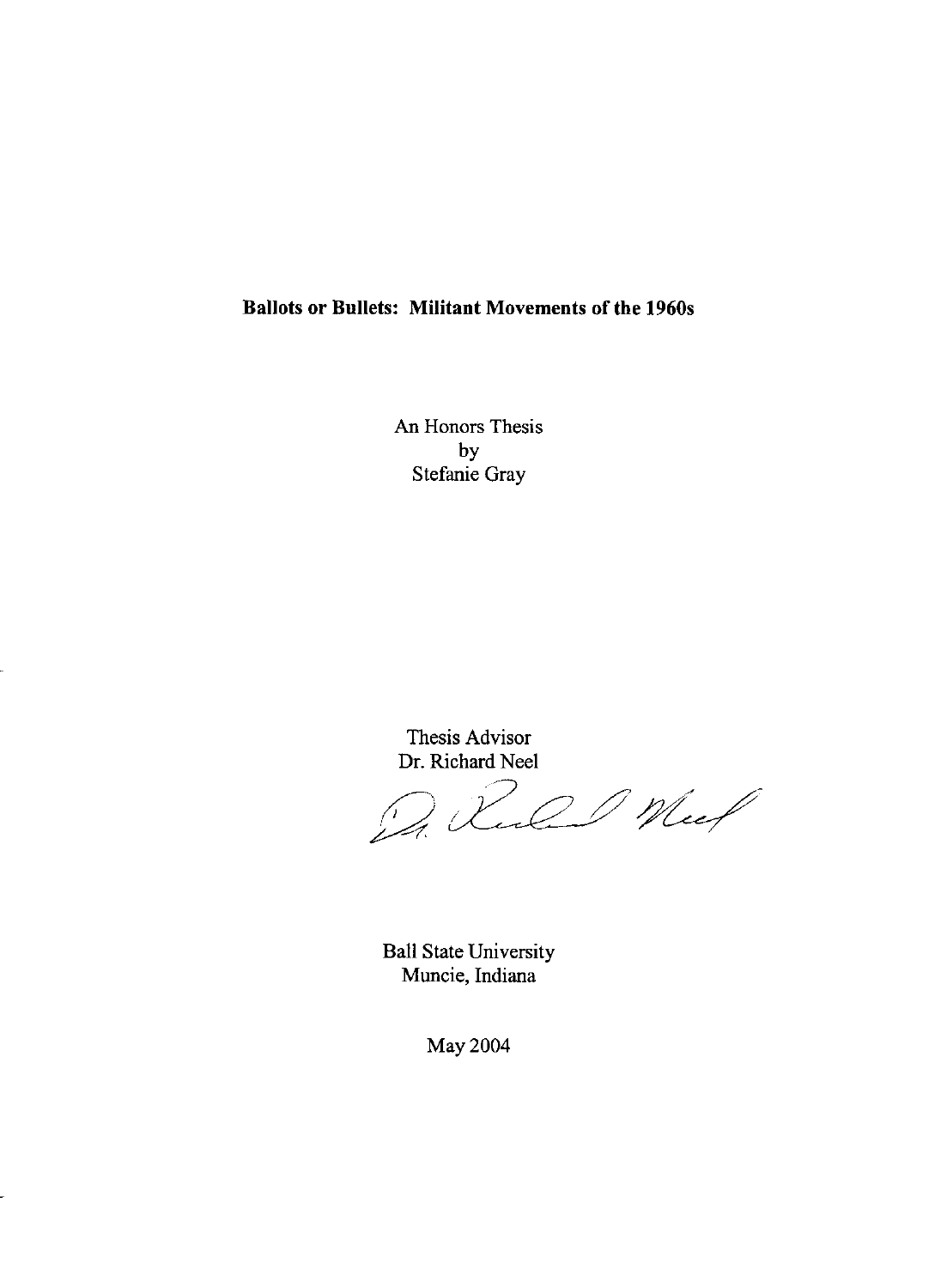$\mathbb{F}_\Gamma$  .  $\Gamma$  $\eta$  here  $i \leq$  $242$  $\overline{\nu}$  11 :\ .. ~ -):.) .. I' *"f*   $.673$ 

## Abstract

Many people believe that the black militant movements of the 1960s were all about "getting whitey", burning cities, and carrying guns. While some militants had this mentality, the reality is that the majority just wanted change in American society and an end to the racism and discrimination that blacks had faced since the founding of the nation. A group that is especially misunderstood is the Black Panther Party. Following a brief background of the Civil Rights Movement, an introduction to "Black Power" and the Nation of Islam, the Black Panthers are discussed in their roles in both the United States and Australia.

> Thank you, Dr. Neel, for keeping me motivated, Dave, for keeping me militant, and Paul, for keeping me company.

A consurtedgement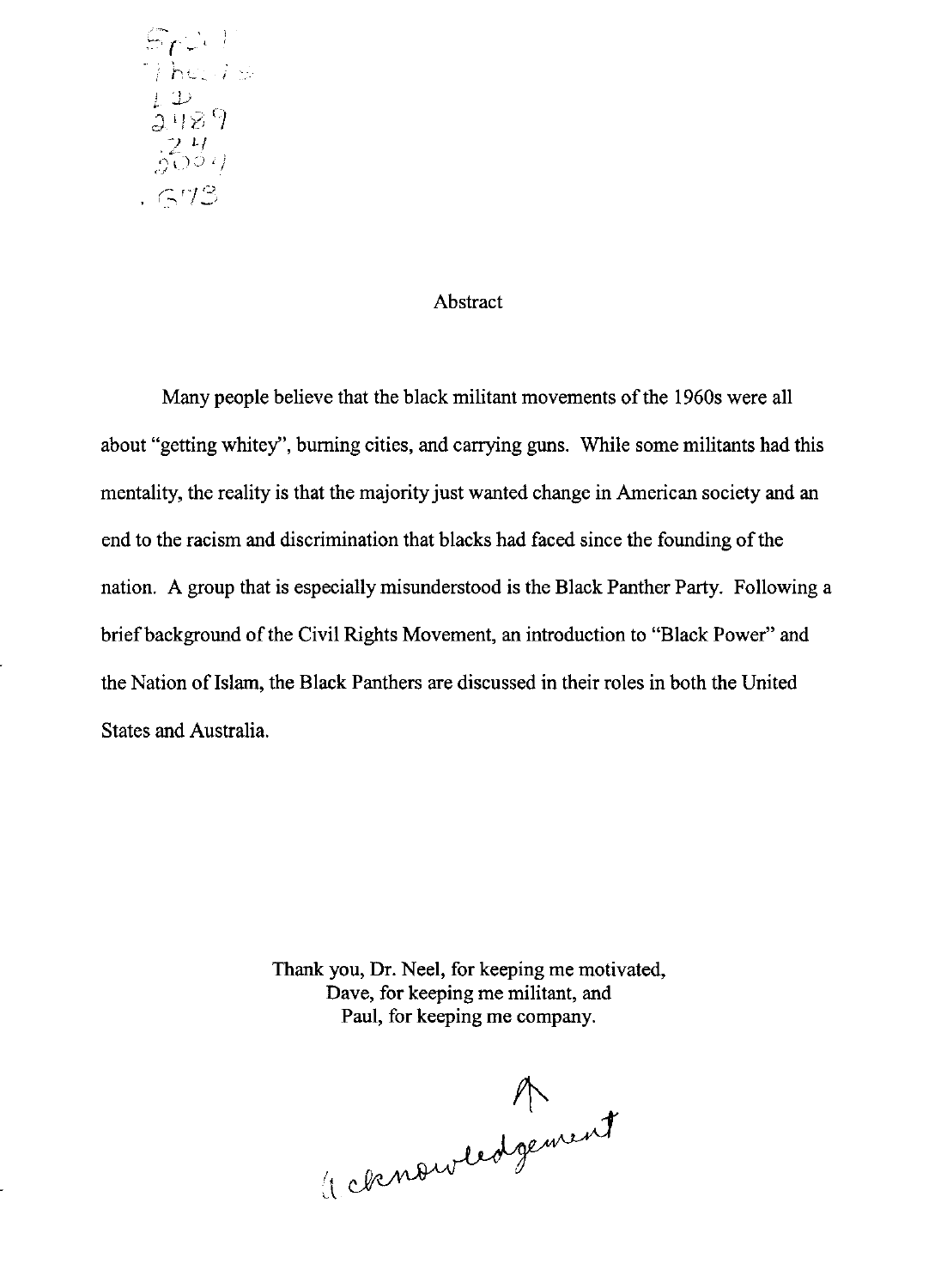Amidst all the social and racial fervor of the 1960s, many approaches were taken to challenge the state ofracial relations within the United States. Black militant movements, especially the Black Panther Party, expressed a need for a more active involvement of the African-American community in making change in America. Often thought of as the dangerous radicals, militants did not always advocate violence and separation from whites. There were different levels of militancy, with a plethora of diversified militant groups. There were civil rights workers, who worked nonviolently for change; militants, who wanted radical change; and extremists who wanted to sever all ties with the white man.<sup>1</sup> One of the most well known of the militant groups of the 1960s was the Black Panthers. Frequently, the Panthers are thought of as "angry black men with guns"; while these men and women were often angry, usually carried guns, and always black, their main goal was not to induce fear and violence within the community. The Panthers wanted change.

There has been a long history of oppression of blacks in the United States. When a group feels it is unwanted by the system sometimes turn outside the system and go to extremes, which in this case, was militancy. From slavery to Jim Crow, black men and women had been seen as everything from chattel property to second-class citizens. For over three hundred years blacks had suffered in America; people wanted change, and they wanted it fast. In the 1950s, the Civil Rights movement gained momentum and pushed for change, but some felt that the societal advances were too slow and something new was needed. Others had always thought that the peaceful movements of the early Civil Rights movement would never achieve anything. There were many other reasons for joining the militant movement, but one thing is sure, the people in the Civil Rights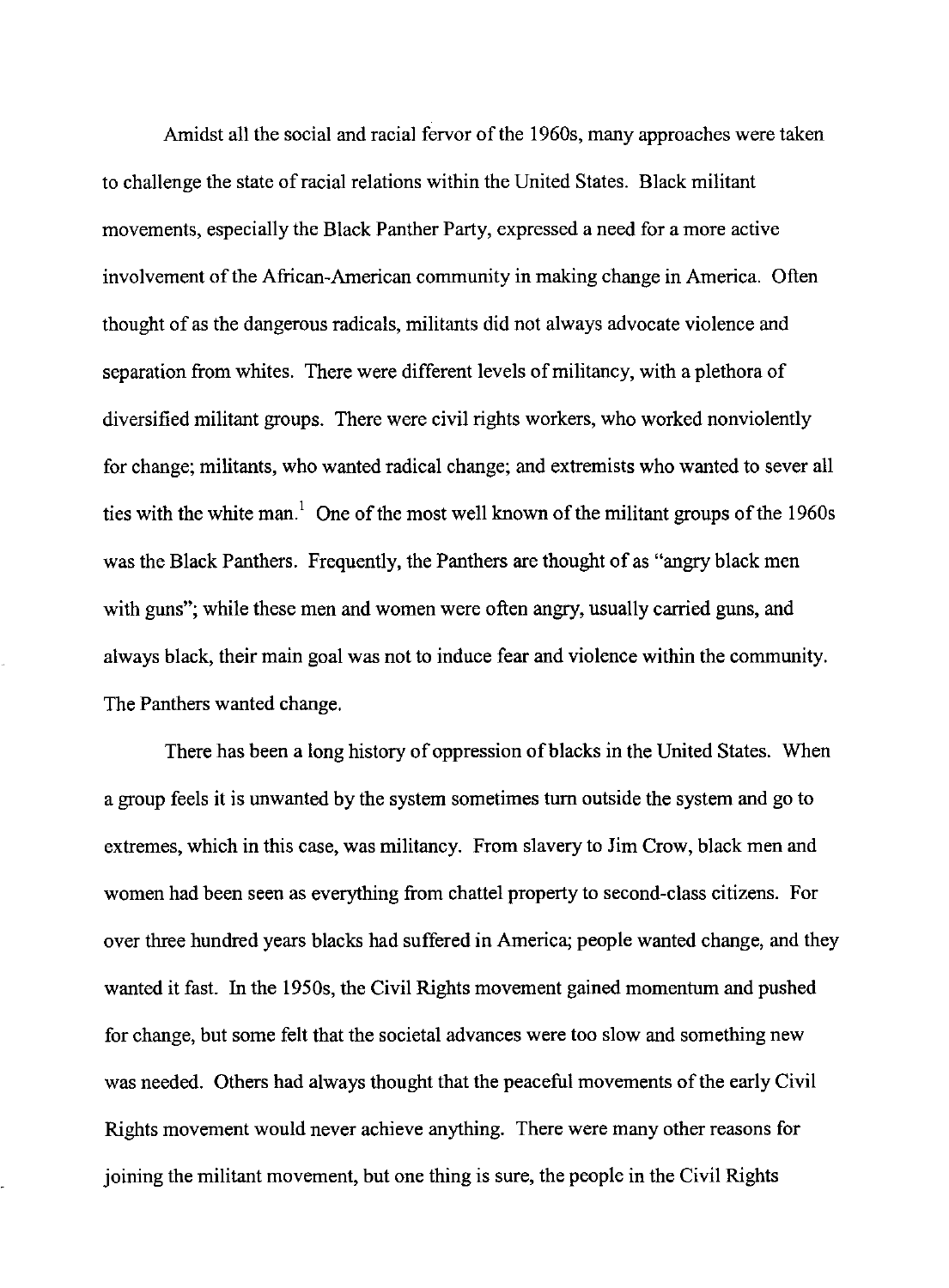movement and the militants that followed them all wanted some sort of revolution. Blacks needed to capitalize on the fact that though they were a minority in the United States, their minority was larger than most of the nations of the world and that they played a role in the American system and therefore could disrupt that system. American democracy was based on the exploitation of another race, and the nation was the "first and only country which, having freed its slaves legally, by proclamation, by law and in the courts, then continued to enslave them and deny then equal rights on the basis of their color."2



Thomas Jefferson wrote, "all men are created equal", but "it took 335 years, from 1619 to 1954, before an effort was made to extend the definition of manhood to blacks."<sup>4</sup> In 1954, the Supreme Court decided that the doctrine of "separate but equal" which was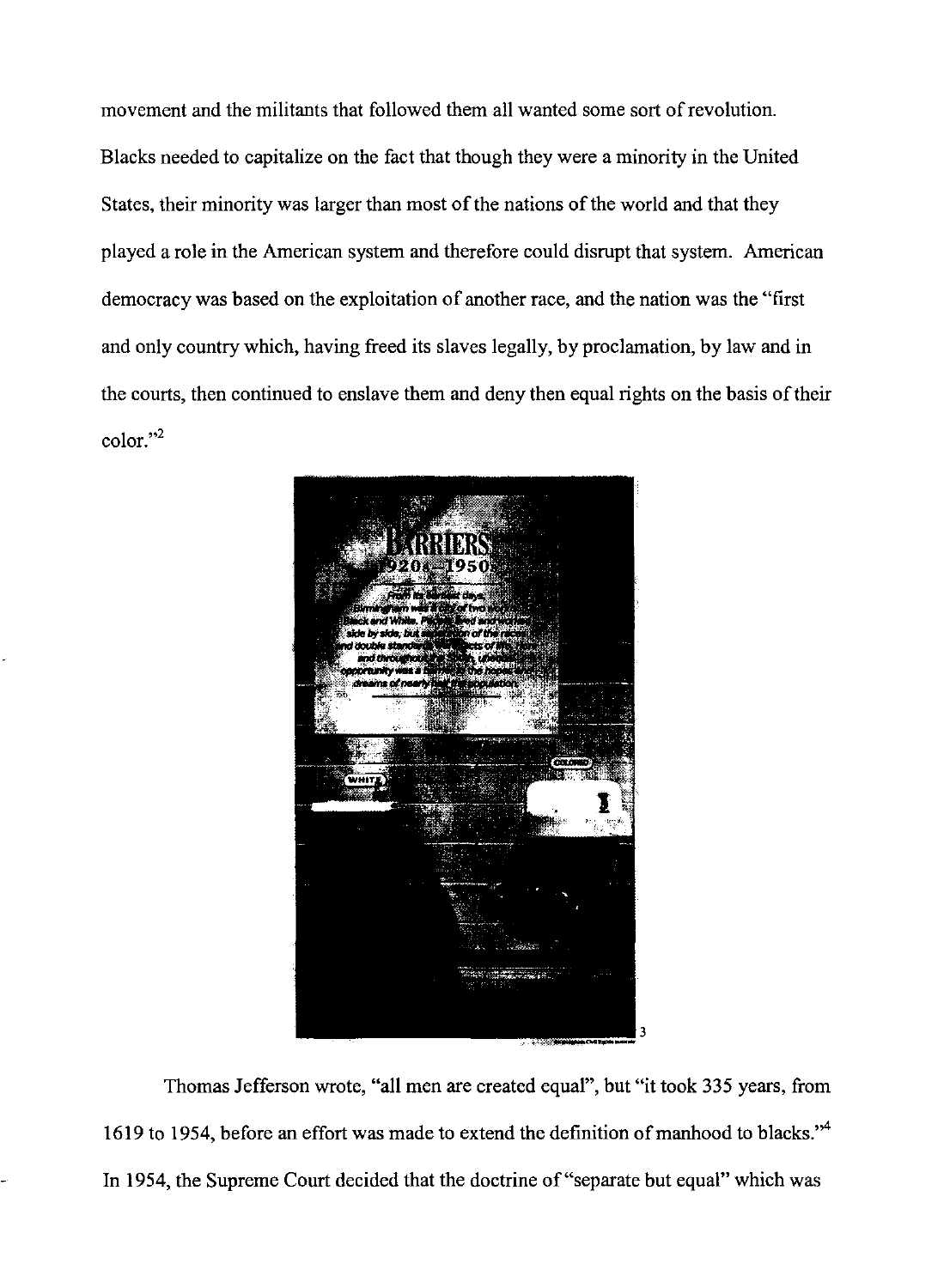set under *Plessy* v *Ferguson* was inherently unequal in the landmark *Brown et at.* v *Board of Education of Topeka et al.* civil rights case. Charles Houston, a Howard University law professor, sparked this stage of legalism in the civil rights movement, with Thurgood Marshall arguing many of the cases. In 1955, *Brown* JIwas released and said that desegregation was to take place "with all deliberate speed." Then in December of 1955, Rosa Parks' refusal to vacate her seat on a bus started the 40,000-passenger boycott of the Montgomery, Alabama bus system and rocketed Martin Luther King, Jr. to national prominence. From the Montgomery bus boycott, the Civil Rights movement gained momentum and pushed for the enactment of change. The Southern Christian Leadership Council is just one example of a group that was committed to the advancement of civil rights in a peaceful way. In 1963, the March on Washington was one of the largest political demonstrations to that point and was also one of the first events broadcast live around the world.<sup>5</sup> Even the nonviolent approach to civil rights was not respected. Diane Nash, the wife of one of the SCLC leaders, was sent to prison for teaching nonviolence to young people. Though she was pregnant, she refused bail, stating that "since my child will be a black child, born in Mississippi, whether I am in jail or not he will be born in prison."<sup>6</sup>

The black civil rights movement was sometimes thought of as the "second American Revolution" and brought injustice to the forefront.<sup>7</sup> One of the frequently used types of protest of the nonviolent movement was the student sit-ins at lunch counters across the south. Many Woolworth lunch counters saw the strength of these young volunteers refusing to leave a lunch counter because of their race. The Student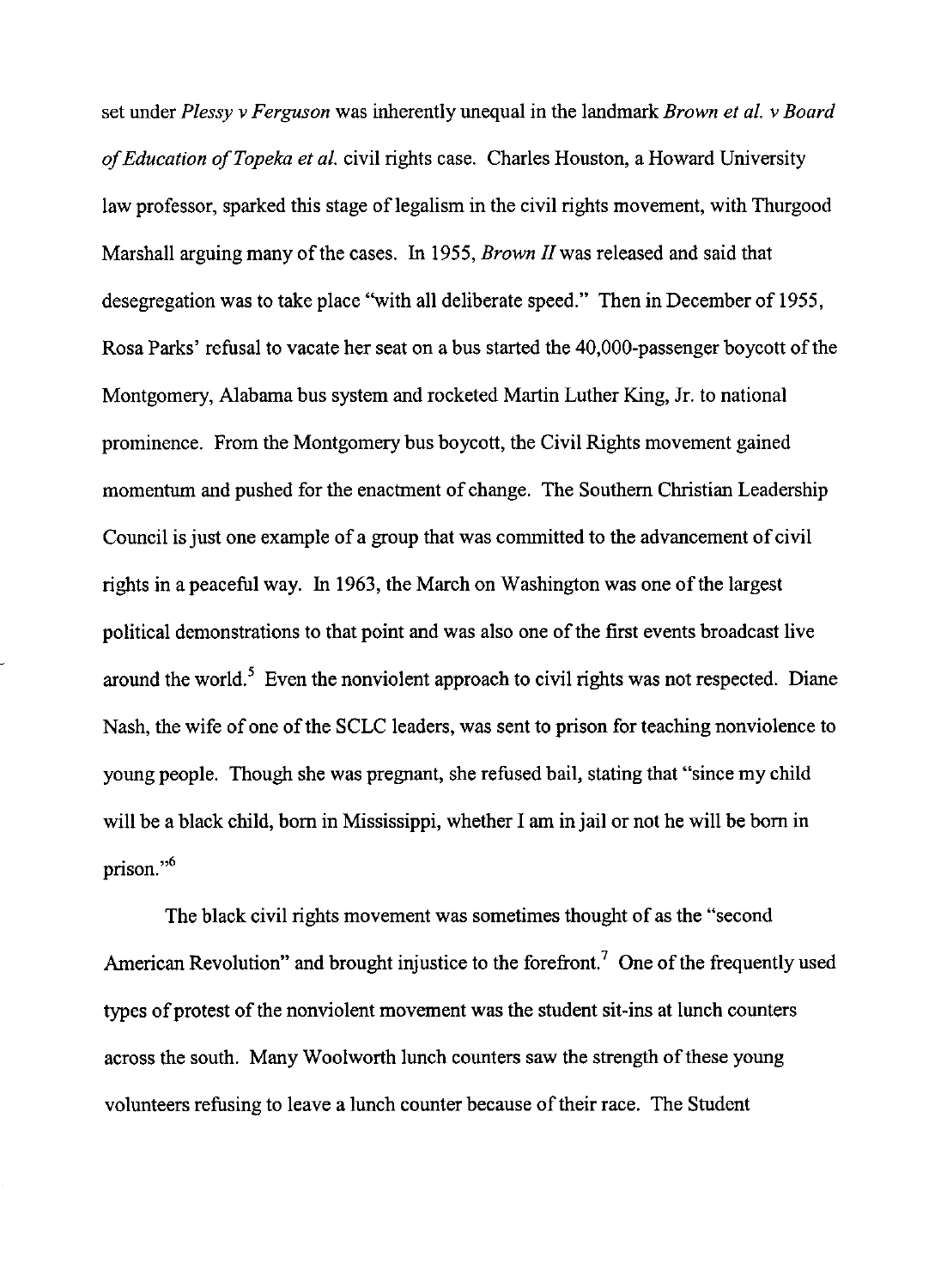Nonviolent Coordinating Committee (SNCC) was a major coordinator of these sit-ins and would later play a part in the Black Power movement that emerged in 1966.

In 1964 the Civil Rights Act outlawed discrimination in voting, public accommodations, and employment. In 1965, the Voting Rights Act banned voter examinations and provided for federal registrars to be sent to recalcitrant counties. These two laws together gave blacks the rights they already had as citizens but had been denied because of Jim Crow laws. In 1898, Alfred Waddell was running for mayor of Wilmington, North Carolina and told the whites of that town to, "go to the polls tomorrow and if you find the Negro out voting, tell him to leave the polls, and ifhe refuses, kill him."<sup>8</sup> The American way of life applied only to the white man, no matter how much ability or education a black man had, he could only get the menial jobs and the poor housing that was dilapidated while the white man kept advancing to new and better things. These Civil Rights movements achieved many goals for African-Americans, but some people, especially the militants, thought that the advances were coming too slow. Blacks had been denied participation in the American Dream for too long.<sup>9</sup>

A few days after the Voting Rights Act was signed into law in August 1965, rioting broke out in the Los Angeles, California neighborhood of Watts. Sparked by police brutality, six days of violent rebellion ensued in which 14,000 National Guardsmen were sent in. Thirty-four people were killed, thirty-one of them were black; one thousand people were seriously injured and four thousand were jailed.<sup>10</sup> President Johnson commented on the rioting, saying that, "A rioter with a Molotov cocktail in his hands is not fighting for civil rights any more than a Klansman with a sheet on his back and a mask on his face. They are both more or less what the law declared them to be: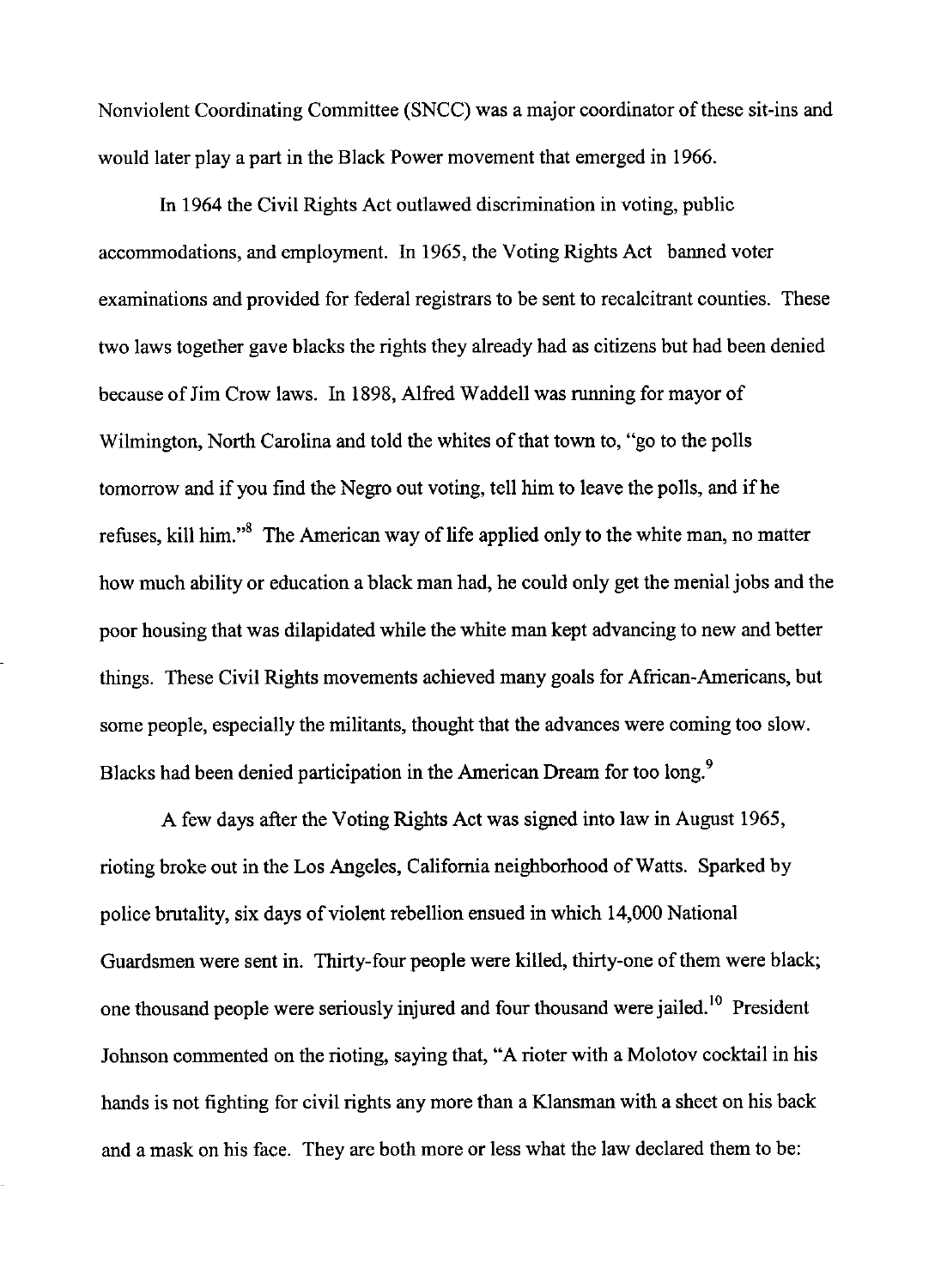law-breakers, destroyers of constitutional rights, and liberties, and ultimately destroyers of free America. They must be exposed and they must be dealt with."ll

Something needed to galvanize the movement, that thing was militancy. Although things were being accomplished in the Civil Rights movement, they weren't happening fast enough. Oddly enough, one of the important militant movements came from the Student Nonviolent Coordinating Committee. The leader of SNCC, Stokely Carmichael, realized that blacks needed a new call to action, and popularized the term "Black Power". The phrase was not new, in 1872 Frederick Douglass urged the National Colored Convention to use "black moral and political power" to correct problems.<sup>12</sup> In the 1940s, when Tennessee blacks wanted the governor to appoint blacks to the State Draft Board, he replied: "This is a white man's country... the Negro had nothing to do with the settling of America."<sup>13</sup> Ideas of what "Black Power" meant varied amongst and within the races. Some saw it as a way for blacks to gain prominence in the community and influence in their own lives, some saw it as reverse racism, and some saw it as hatred of anything white.

Charles Evers, brother of Medgar, 14 believed that the "Black Power" slogan sounded like it was calling for "black domination" rather than equality between blacks and whites. In June of 1966 in Greenwood, Mississippi, at the "Meredith March Against Fear" rally, reporters heard the term "Black Power" and took the slogan as a turn from nonviolence and the ideas of Martin Luther King to violence that was best expressed by SNCC and Stokely Carmichael. This view assuaged that the civil rights movement was split and dying. Personally, King was opposed to the phrase "Black Power" because it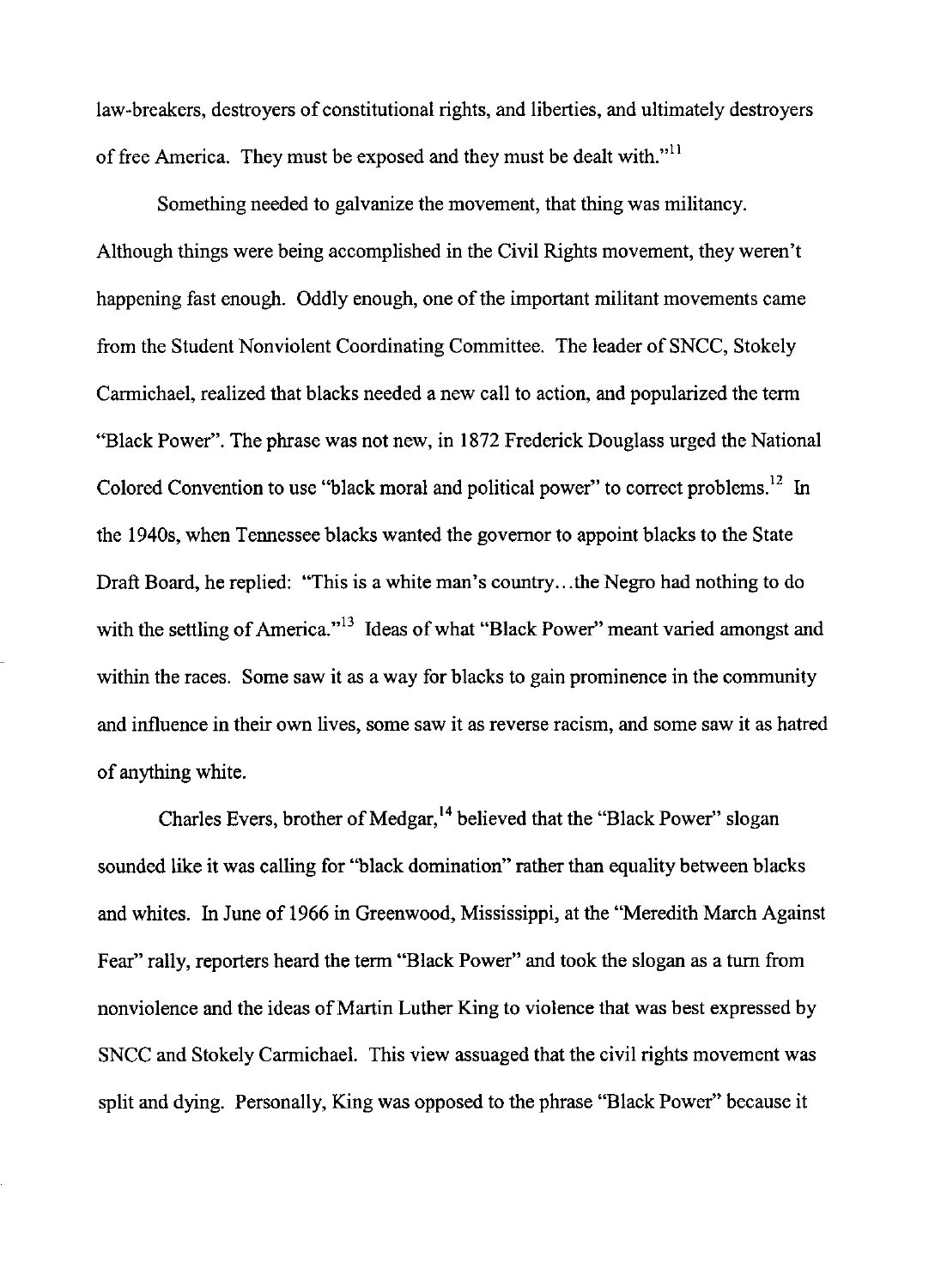implied violence to the press and the public, but he supported the idea of blacks becoming more involved in their communities and taking an active role in society.<sup>15</sup>

But "Black Power" was an ideology; it meant different things to different people and could constantly change, according to the needs of the movement.<sup>16</sup> According to Stokely Carmichael,

Black Power was ... a call to action, a call for organization, for consciousness raising. Its concreteness was expressed by dangerous, grassroots campaigns for voting rights in the South, countless meetings, memos, study groups, alliances erected and dismantled, its growth and change, the business of raising and spending money, jail time, street time, hospital time, friendships formed and shattered, press releases and world tours, its birthing of SNCC, the bodies and minds sacrificed, the songs, poems, narratives, and fashions it generated, its failures and successes that radically transformed the lives of so many.<sup>17</sup>

This idea that black people could do things for themselves was a revolutionary idea and only black people could present this idea, if it came from the whites it would not prove anything.<sup>18</sup> For blacks to achieve this power they need to have full incorporation into decision-making practices that involve their communities and lives; without such authority, blacks could not achieve "Black Power". When he was arrested for the twentyseventh time, Carmichael said he wasn't going to jail anymore and that the only way to stop the white men from oppressing blacks was to take power. It was time for talk to turn to action. Floyd McKissick commented, "1966 shall be remembered as the year we left our imposed status as Negroes and became *Black Men .*.. 1966 is the year of the concept of Black Power."<sup>19</sup> Blacks needed to reclaim their identity, unite, and create a sense of identity.<sup>20</sup> The common visualization of the movement was the raised fist of solidarity. At the 1968 Olympics in Mexico City, Tommie Smith and John Carlos raised the black power salute while the Star Spangled Banner played. The world watched as these two men blatantly protested the practices of the nation they were representing.<sup>21</sup>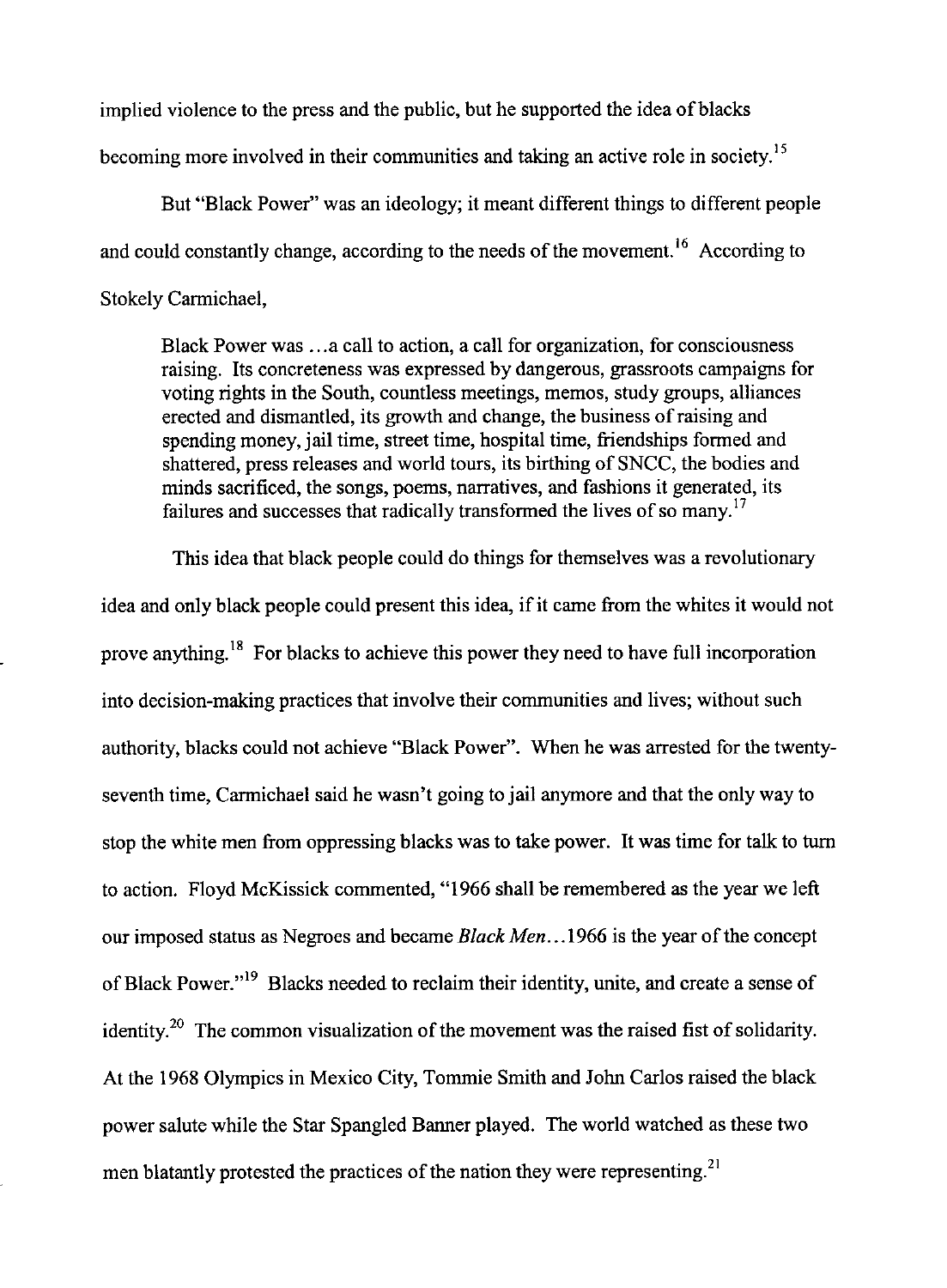

In June of 1967 Stokely Carmichael was drafted into the Black Panthers and H. Rap Brown succeeded him as the chairman of SNCC. Brown saw America as preparing for a war amongst the races and wanted black people to be ready to defend themselves. He had stated two years earlier that he wanted to "keep as much pressure on the honkies as ever."<sup>23</sup> He was quoted as saying that, "If you can't give a gun, then give a dollar to somebody who can buy a gun" to fight in the revolution that he felt was coming.<sup>24</sup>

One early example of how black power was being used was in 1965 in Lowndes County, Alabama. With a population of 15,000, there were 12,000 blacks, not one of which was registered to vote. When the Selma to Montgomery march came through, Stokely Carmichael promised to return and help organize local blacks; he kept his promise and returned the next day. Lowndes County was one of the first places to get federal registrars to enforce the Voting Rights Act of 1965. Blacks needed a new party to vote for because the chairman of the Democratic Committee in Lowndes County had been federally accused of evicting black tenant farmers who had registered to vote. The party they developed was the Lowndes County Freedom Organization (LCFO), organized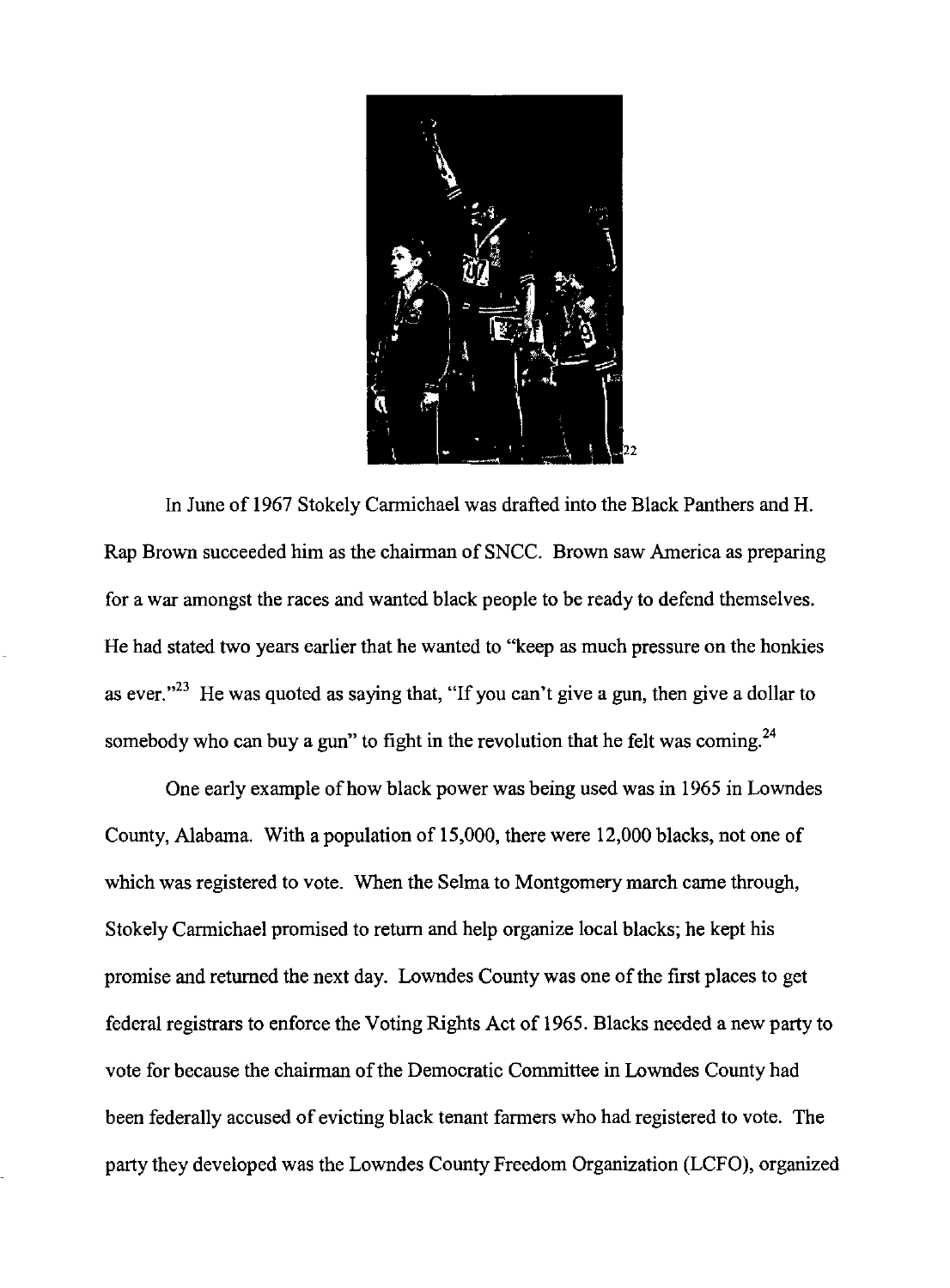by Carmichael. They adopted the symbol of the black panther because the symbol of the Democratic Party in Alabama was a strutting white rooster with the words "White Supremacy for the Right. $n^{25}$  The chair of the LCFO, John Julett said they symbolized the party with a black panther because it is an animal that "when it is pressured it moves back until it is cornered, then it comes out fighting for life or death. We felt we had been pushed back long enough. $126$  In twenty months, 3,900 blacks had been registered to vote, a political party had been formed, and seven members ran for election, all of which was important, since before not even one black had been registered to vote.<sup>27</sup> However, the Black Panthers in Lowndes County did not get any blacks elected in 1966, even though they were  $80\%$  of the population in the county.<sup>28</sup>

Another way that some blacks expressed their ideas, which were frequently deemed militant, was through the Nation of Islam. Wali Ford Muhammad, the founder of the Nation of Islam claimed to be a prince of Mecca and the original "Afro-Asiatic black" man of the tribe of Shabazz, first humans and creators of civilization" who had come to release his people from the bondage of white America.<sup>29</sup> Blacks needed to escape the "mental poisoning" of the "blue-eyed devils." He created a program for selfdevelopment that gave suggestions on how to live in society with whites.

"We must stop relying upon the white man to care for us. We must become an independent people. So-called Negroes should:

- 1. Separate yourselves from the 'slave master.'
- 2. Pool your resources, education and qualifications for independence.
- 3. Stop forcing yourselves into places where you are not wanted.
- 4. Make your own neighborhood a decent place to live.

5. Rid yourself of the lust of wine and drink and learn to love self (sic) and your kind before loving others.

- 6. Unite to create a future for yourself.
- 7. Build your own homes, schools, hospitals, and factories.
- 8. Do not seek to mix your blood through racial integration.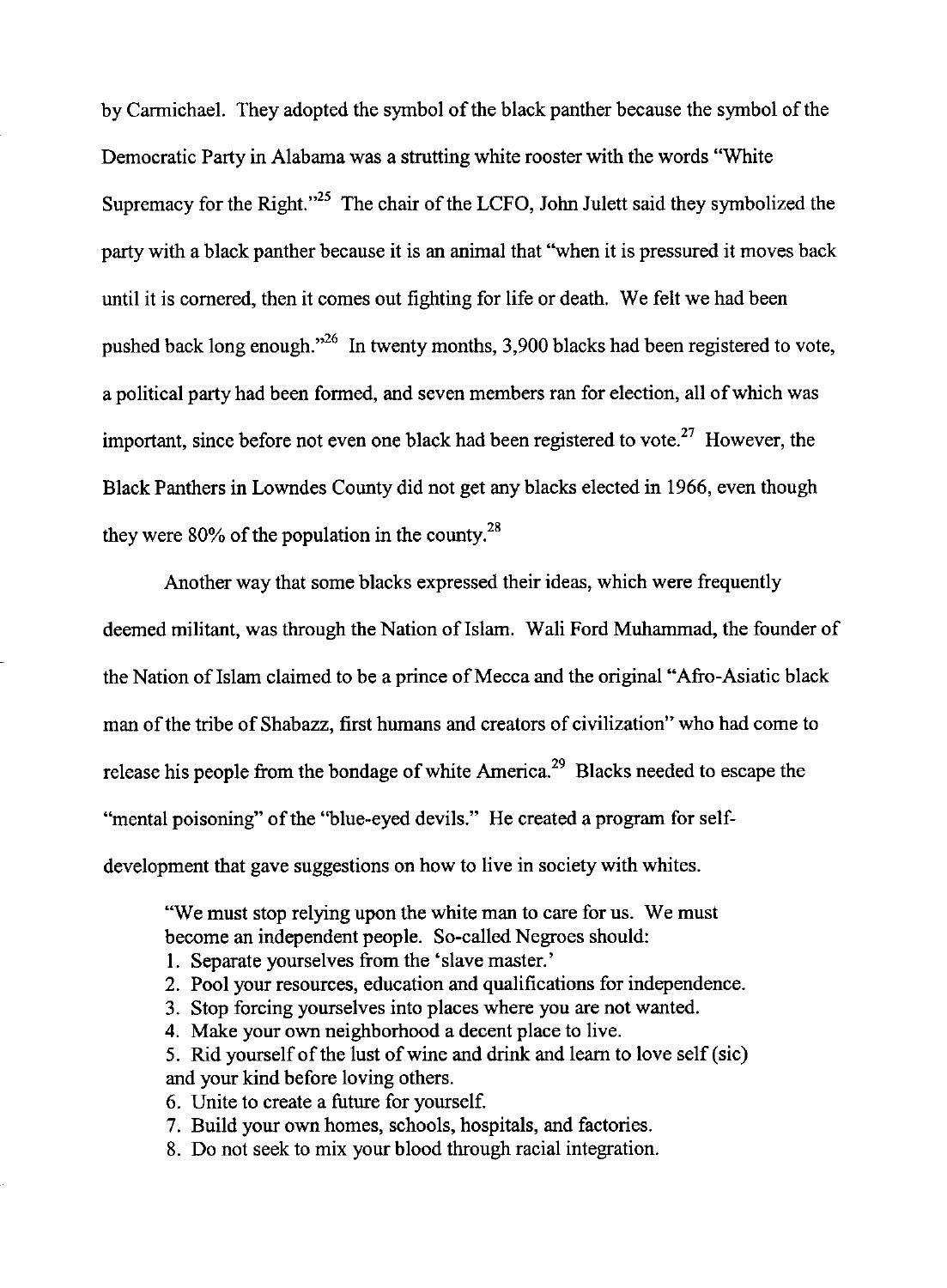9. Stop buying expensive cars, fine clothes and shoes before being able to live in a fine home.

10. Spend your money among yourselves.

11. Build an economic system among yourselves.

12. Protect your women.<sup>530</sup>

Elijah Muhammad did not see why black people needed whites and did not want any association with them since, in his opinion, the white man had constantly tried to oppress blacks. For some blacks this made them feel that they were men in every sense of the word because they could be independent of and even reject white society.<sup>31</sup> Elijah Muhannnad wanted a black nation within the United States and told Black Muslims to be ready for hate and violence from whites and to prepare themselves to return the same attitudes.<sup>32</sup>

Malcolm X emerged from the Nation of Islam and quickly overshadowed Elijah Muhannnad. Due to his charismatic interactions with the people he was able to make blacks conscious of militancy.<sup>33</sup> Malcolm did not tolerate nonviolence and wanted selfdefense and revenge against the Ku Klux Klan and any other white terrorist groups.<sup>34</sup> In his opinion, "Freedom is gotten by ballots or bullets. These are the only two avenues, the only two roads, the only two methods, the only two means – either ballots or bullets." One has to speak the language of whom he is speaking to, and if that language is violence, then one must learn the language of violence.<sup>35</sup> The Black Muslims, according to Malcolm, were not anti-white people, they were anti-oppression. It just so happened that the oppressor was white. $36$ 

When some SNCC activists visited New York from Mississippi, Malcolm X told them that the problem of race relations needed to go beyond the jurisdiction of the United States because the government would only act to improve the lot of the black man if there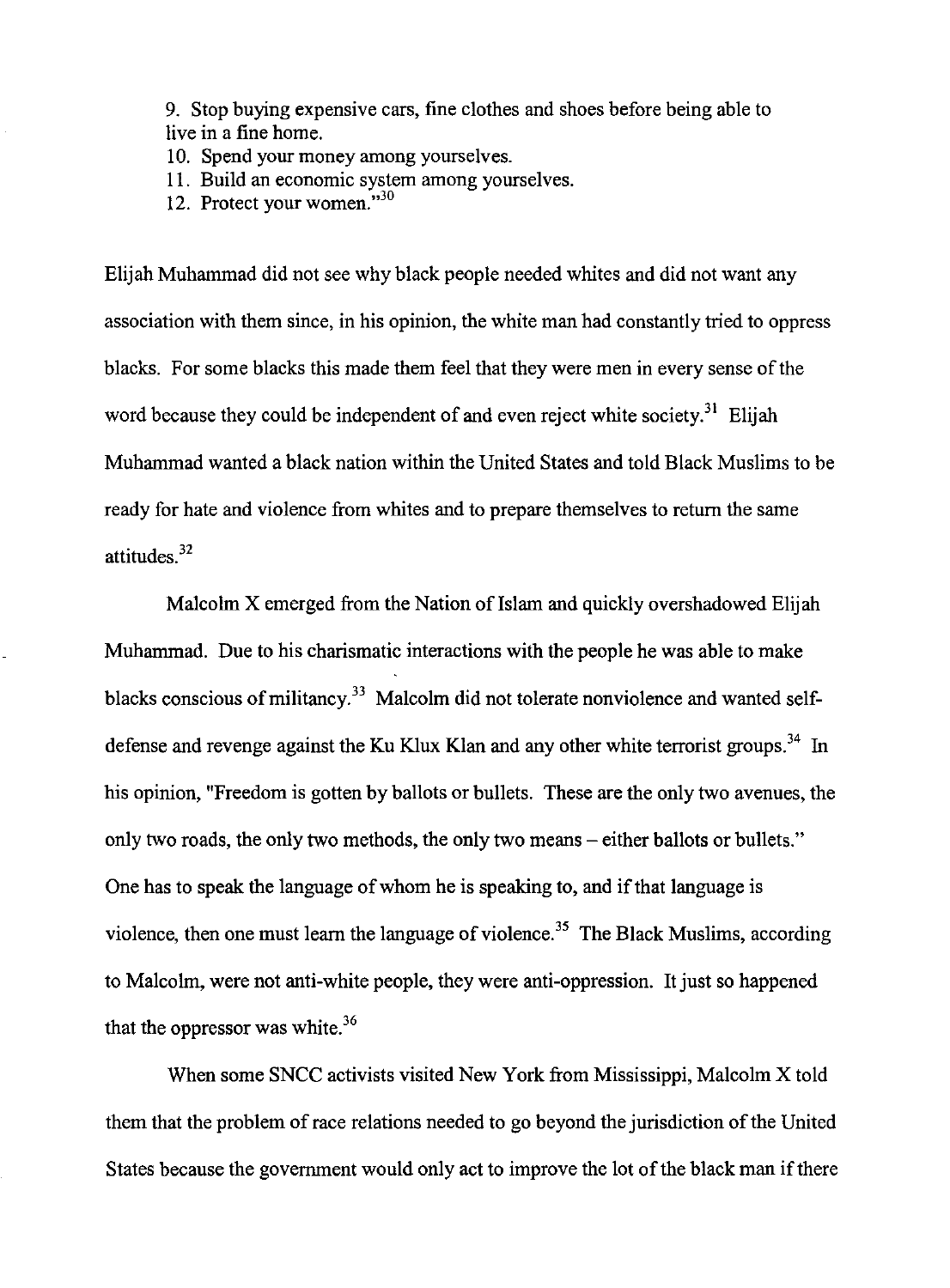were outside pressures or a problem in their image abroad.<sup>37</sup> Some people had said that race relations were only a problem in the South and should be dealt with by those states that had problems, but Malcolm pointed out that the nation is one place and racism is not an issue of just one area. $38$ 

Taking inspiration from some of the other militant movements, in October 1966 two young militants, Huey P. Newton and Bobby Seale, founded the Black Panther Party for Self-Defense in Oakland, California.<sup>39</sup> The party referenced the symbol of the Lowndes County Freedom Organization, which had been formed six months earlier in Alabama. The name was later shortened to Black Panther Party to broaden the base of the group to things larger than just self-defense.<sup>40</sup> The Panthers created a Ten Point Program called, "What We Want, What We Believe", which laid the basic structures of party ideology. Newton said that the party was structured after the Black Muslim program without the religion. He was very impressed with Malcolm X and the program that he followed, but then became disillusioned with the Muslims after Malcolm X was assassinated in February 1965. Newton said that he had not been following Elijah Muhammad or the Muslims, but Malcolm  $X<sub>i</sub><sup>41</sup>$  Newton was also influenced by men such as Mao Tse-tung, and Fidel Castro.<sup>42</sup>

One of Huey Newton's main goals was to destroy racism and end all forms of slavery, having every man be his own master. He also wanted to destroy capitalism because he felt that it could be blamed for everything that is wrong in society and that socialism was a precondition for any kind of freedom. He said that the Black Panther Party is the people's party, alluding to the socialist and communist ideas that he admired.43 One of the intellectual influences of Huey Newton was Robert F. Williams'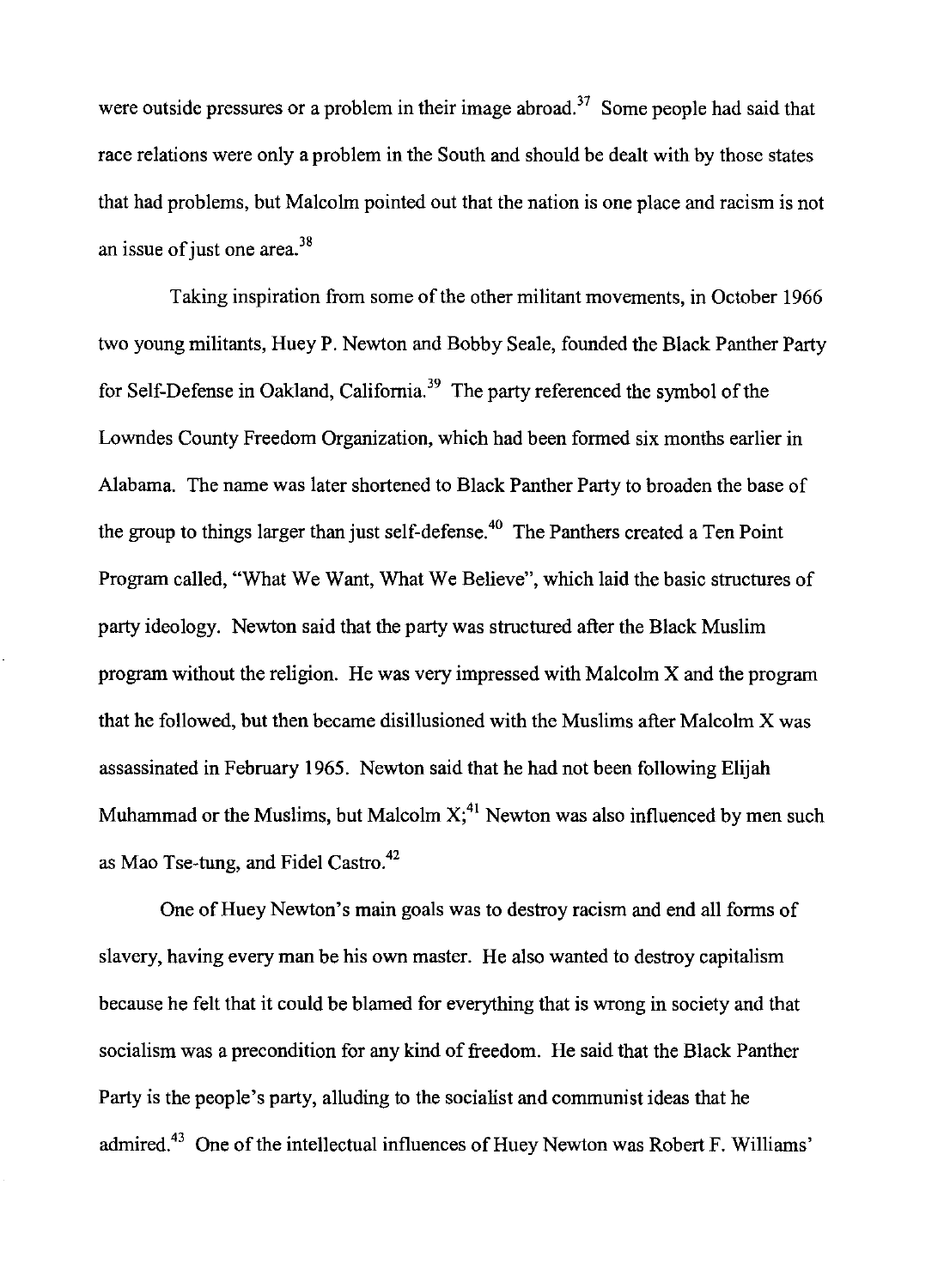*Negroes With Guns.* Williams had been a favorite of Malcolm X and spoke at the Nation of Islam temple number seven whenever he was in New York. A friend of revolutionaries such as Che Guevara and Fidel Castro, Williams was a proponent of matching violence witb violence, Williams pointed out that rattlesnakes were immune to moral appeals, as were white terrorists in the South.<sup>44</sup>

The Panthers first gained national attention on May 2, 1967 when thirty Panthers, including six women, marched on the California State Capital wearing black leather jackets and tams with guns and bandoliers in protest of a bill tbat made carrying firearms illegal. Because of this propensity for guns, the Panthers tended to attract people with criminal records, so tbey had a record of reforming former criminals, and all the exconvicts made the Panthers seem, in many people's eyes, to be a group of thugs.<sup>45</sup> They were gearing toward sterner action, and although small in number, the Panthers were large in influence.<sup>46</sup> Across the country, the influence of the Black Panther Party was spreading as blacks in forty-eight states formed chapters of the party.<sup>47</sup> Because they gained such extraordinary attention, tbe Pantbers tended to overshadow other militant groupS.48

The Black Pantbers had strict rules about not committing crimes against otber blacks, using firearms unnecessarily or being under the influence of any substance while doing party business. Panthers were also instructed on the platform of the party and how to keep in contact witb headquarters. There were also instructions tbat upon being arrested only to give ones name and address and no other information until a Panther lawyer was present. There were also rules about politeness, such as returning things that are borrowed, not swearing at people, not damaging property of the poor, and being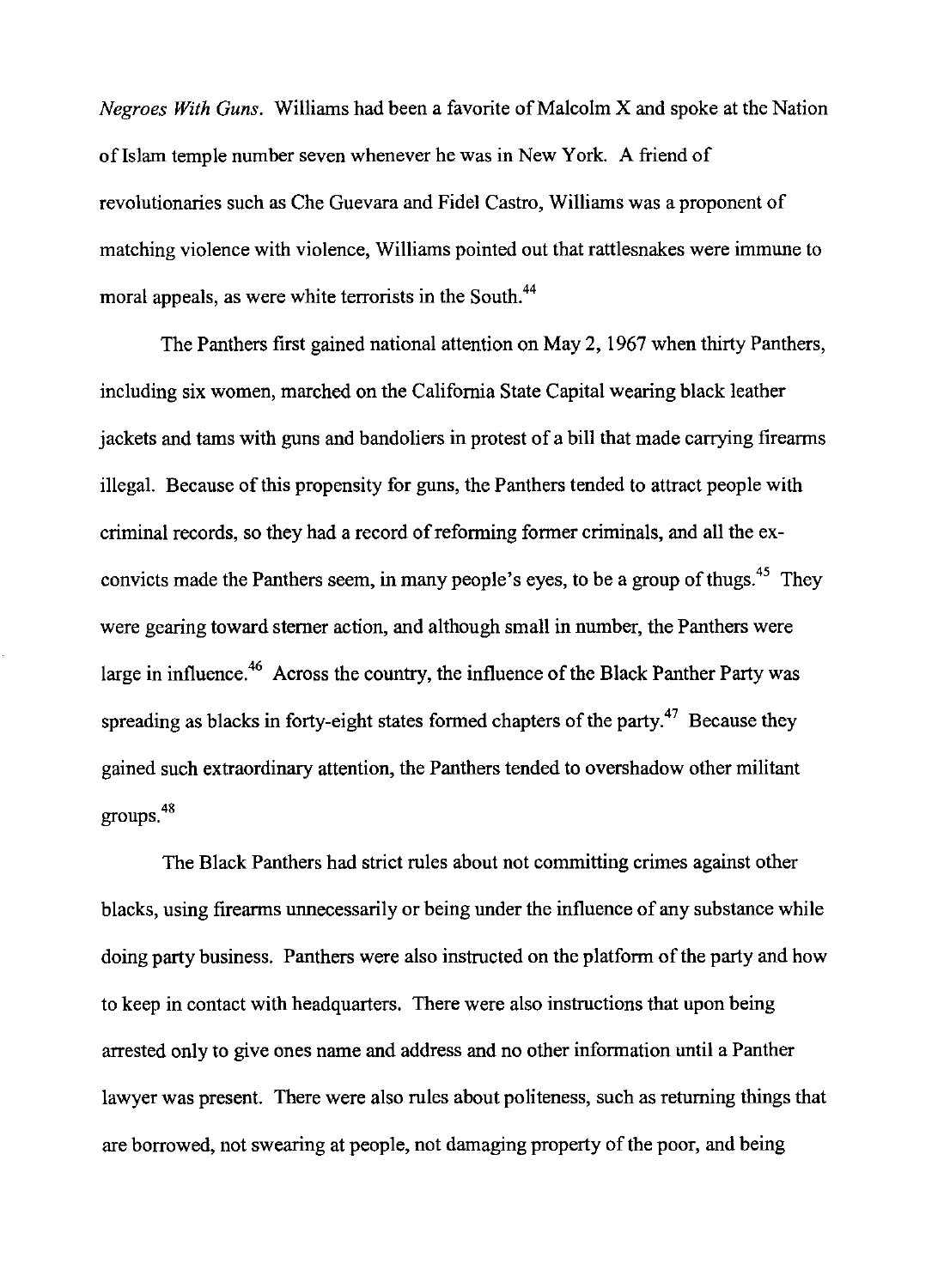respectful of women.<sup>49</sup> The Panthers were opposed to rioting and expressed willingness but work with white groups as a way to fight class oppression and racism, but only if it was on an equal basis. $50$ 

One of the white groups that the Panthers were willing to work with was the White Panthers, supported by Abbie Hoffman. In one of many writings, Hoffman noted his idea of the purpose of violence, which fit well with the Panther view, by stating, "Every rock or Molotov cocktail thrown should make a very *obvious* political point. Random violence produces random propaganda results. Why waste even a rock? $v^{51}$ Association with white radicals might seem to be against the goals of the Black Panthers, but as Lester Julius, a major supporter of Black Power pointed out, "White is not in the color ofthe skin. It is a condition of the mind: a condition that will be destroyed. It should be possible for any white radical to yell 'honky' as loud as a black radical. 'Honky' is a beautiful word that destroys the mystique surrounding whiteness. $^{52}$ 

One of the most well known activities of the Black Panthers was the "Free Huey" campaign of 1967. In October, Newton and Gene McKinney were driving through Oakland when they were pulled over by police officer John Frey. After Newton handed Frey his license and registration, a second squad car arrived and officer Herbert Heanes got out. It is not officially known what happened next, but Newton got a bullet in the stomach, Heanes received several wounds, Frey was killed, and McKinney escaped unscathed. On November 13, Newton was charged with the first-degree murder of Frey but was convicted of the lesser charge of manslaughter. This led to the "Free Huey" campaign that the Panthers waged.<sup>53</sup> In July of 1970, the manslaughter charge was overturned and Newton was released.<sup>54</sup>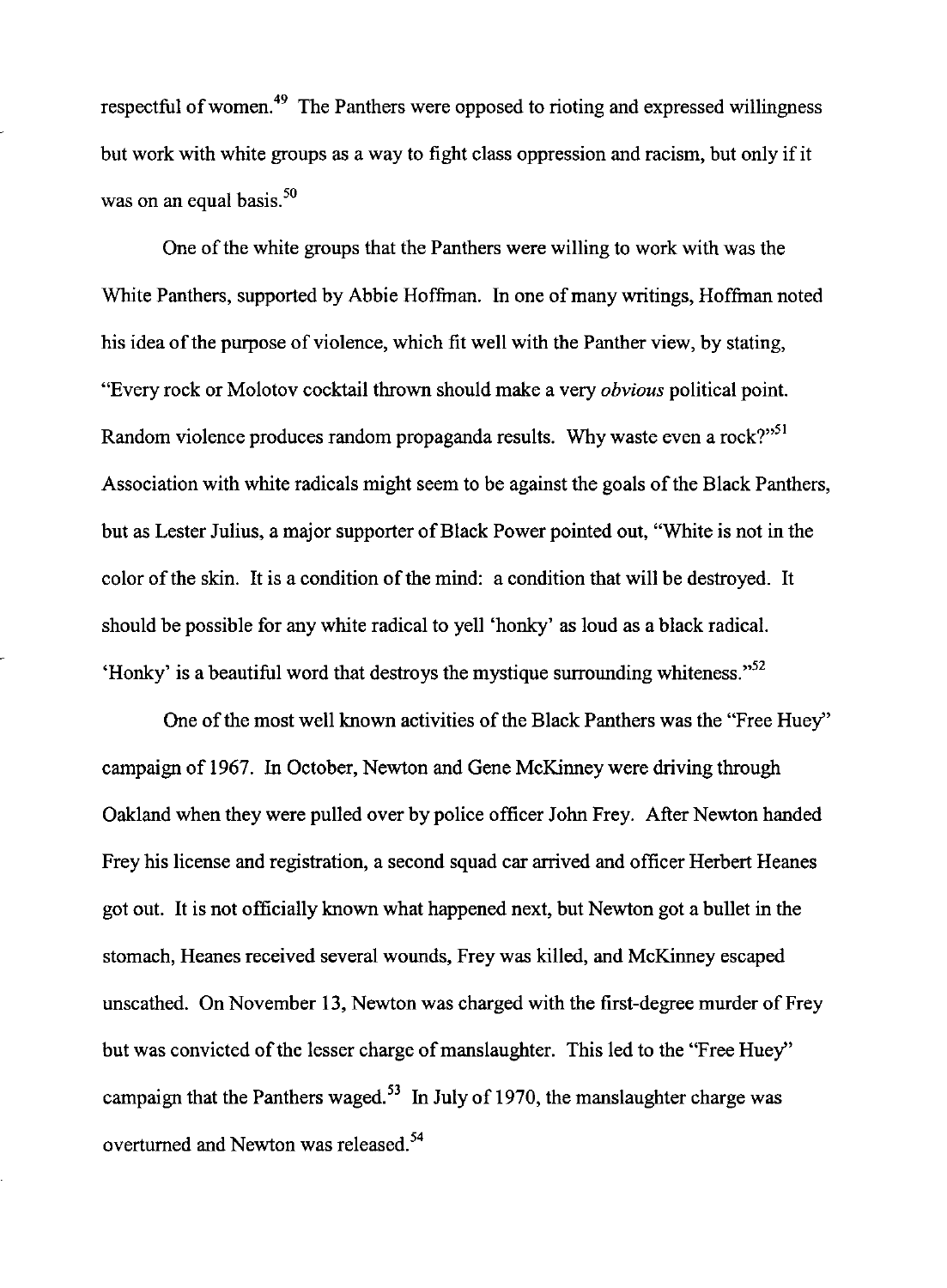During the "Free Huey" campaign, the Panthers stretched their political muscle by joining with SNCC to create a political party in 1968. Called the Peace and Freedom Party they put a candidate, Eldridge Cleaver, Minister of Information of the Black Panther Party, on the November presidential ballot. He obtained 195,134 votes, but most people were realists and knew that Carmichael would not get elected, but it made the point that a Black Panther could run for president.<sup>55</sup>

As a way to stress the importance of involvement in the local community, the Black Panther Party had community information centers from which they ran many neighborhood programs. They had community political action classes, liberation schools, voter registration, community news reports, student action committees, legal aid, a community "pig" watch, and breakfast programs for children. These actions were intended to inform the community of what was happening and what the people could do about it. It was very important for the Panthers to let black people have a say in their own communities, be it through voting, taking charge of community improvement projects, or policing the police. Many of the police departments in Oakland and around the nation had animosity against the Panthers, but Bobby Seale pointed out that there was a difference between a police officer and a "pig". If a police officer respects a person's constitutional rights and doesn't unjustly beat and murder citizens, then he is not a pig. A pig is the one who violates these constitutional rights. 56

Some people believed that because of their violent image, the Black Panthers never built a solid base within the black community outside of Oakland.<sup>57</sup> Even if that is the case, there was much media coverage of the Panthers, even in Hollywood, with the blaxploitation films of the 1970s and Gordon Park's movie *Shaft*.<sup>58</sup> In Shaft, Detective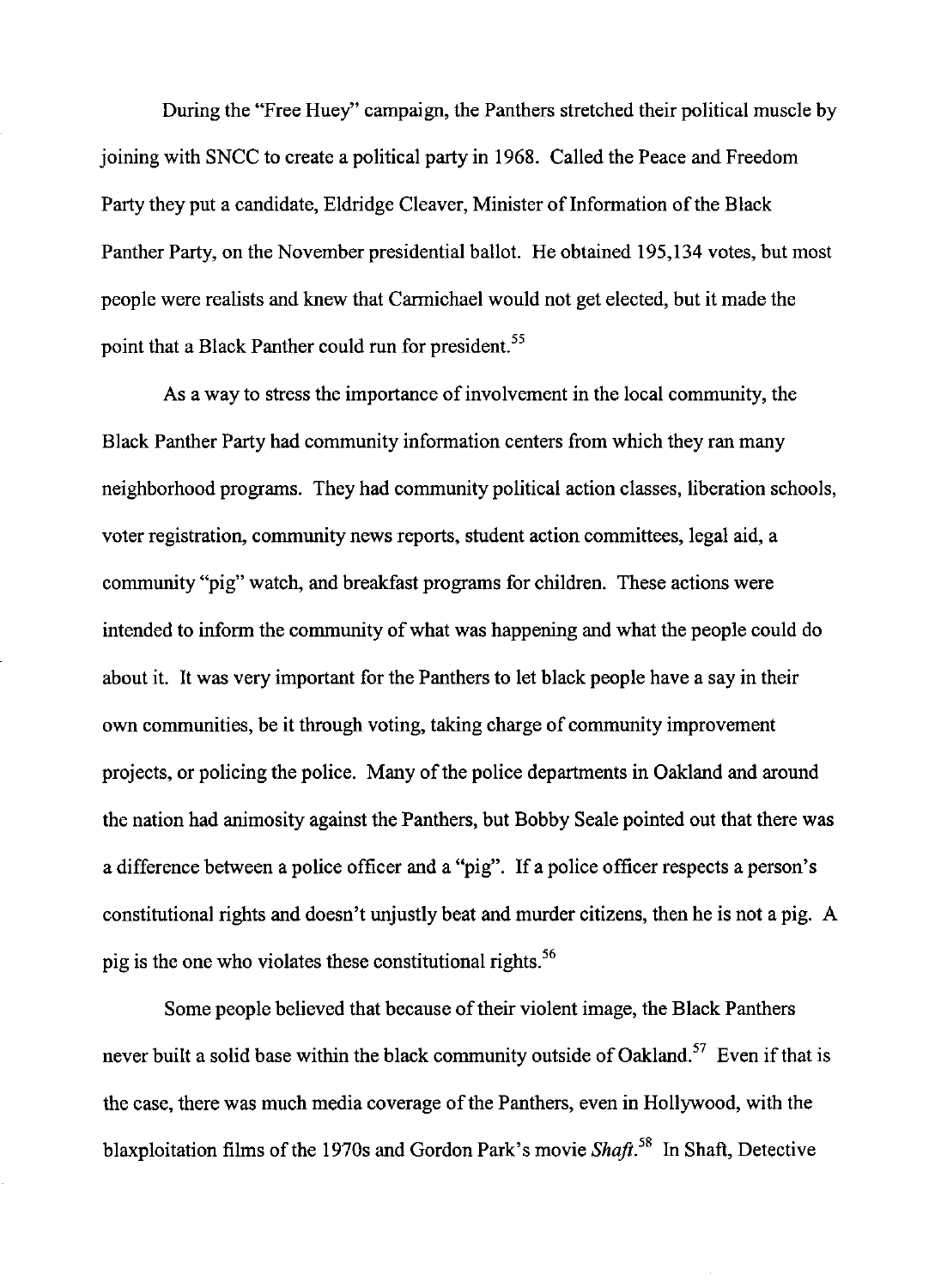John Shaft, is assisted by his Panther friends in fighting against the mob to rescue a kidnapped girl.<sup>59</sup> The assistance of the Panthers to a detective is ironic because of the real-life hostility between the Black Panthers and most police officers. There is a great deal of difficulty in assessing the truth in relations between the police and the Panthers due to the nature of the relationship between the two.<sup>60</sup> David Hilliard, the Panther's chief of staff, somehow obtained the plans that the Police Task Force had for an attack on the Black Panther Party headquarters in Berkeley.

"Assign two man squad to front with shotgun (solid slugs) and armor piercing rifle to blast plate armor plate off upper windows .... Upper window shields to be shot out, and use 00 buckshot to shoot out all lower windows. Use rifle slugs to try and knock open main front door....Front and back guard lay down fire on the second floor .... Assault squad (three men) armed with sub-machine guns approach building from the south....Squad enter building through front broken windows or doors .... Two men enter and move left and to right center of ground floor. Fire thirty rounds each up through the second story floor, reload .... The entire building should be flooded with tear gas. Then entire upper floor should be covered with intense fire .... Assault squad will then proceed upstairs and bring down the wounded and dead. $v<sup>61</sup>$ 

This was part of the detailed plan of attack that the Berkeley Police Task Force had ready to use upon the Panthers. When the media interviewed the chief of police, he said that he did not know anything about the plan, but that his sergeants had probably laid it out. There were also national counterintelligence programs against black nationalists and hate groups. Some of these hate groups were specified by the Federal Bureau of Investigation to be SNCC, CORE, Deacons for Defense and Justice, and the Nation of Islam. There was additional watch kept on those who were leaders of these militant groups, Stokely Carmichael, H. "Rap" Brown, and Elijah Muhammad.<sup>62</sup> J. Edgar Hoover, who wanted to completely eradicate the Black Panther Party, had already called them "the greatest threat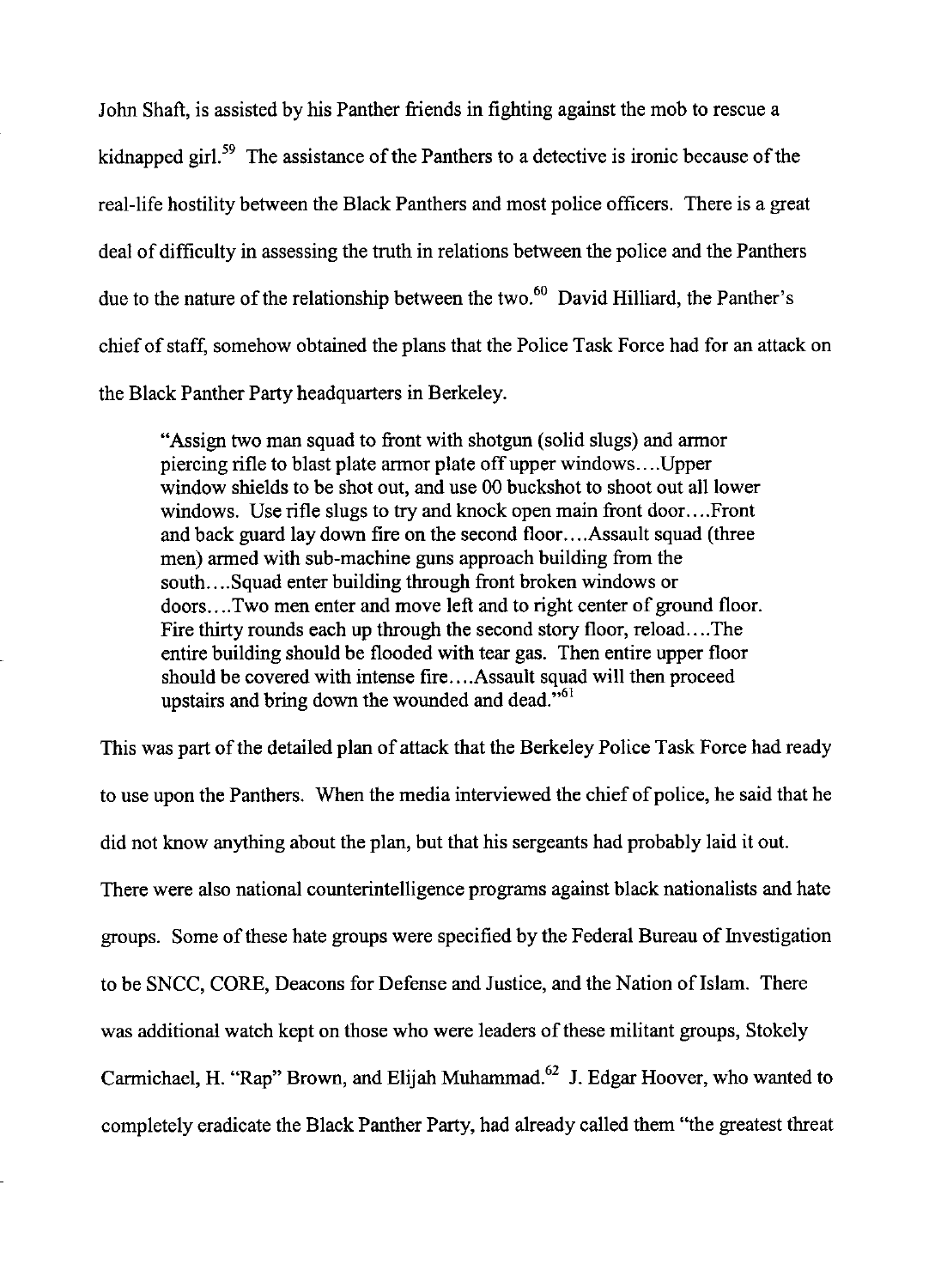to the internal security of the U.S.". By the end of 1969, most Panther headquarters in major cities had been attacked by either the police or the government. 63

At the same time the Panthers were having to deal with the police, they were strengthening their community programs, the biggest of which being the free breakfast program. In January of 1969, the Panthers set up their breakfast program that would feed children every day before school. They had two locations, in Berkeley at the Concord Baptist Church and in San Francisco at the Fillmore Auditorium. With the slogan "The Youth We Are Feeding Will Surely Feed the Revolution", the Panthers saw the breakfast program as two-fold; it would nourish the children of the black community and also influence these children to fight for the revolutionary ideas that the Black Panther Party believed in. In the sunnner, liberation schools would replace the breakfast program for the children. They would start off the day with a free breakfast and then learn the teaching of the Panthers and other revolutionaries.<sup>64</sup> By the end of 1969, with branches across the nation having set up free breakfast program, the Panthers were feeding an average of 10,000 children a day.<sup>65</sup> But, even the free breakfast program was not spared from police brutality. During one raid of Panther headquarters, the police destroyed the food supply of the program and the mayor of Sacramento reprimanded the police for their reckless destruction.<sup>66</sup>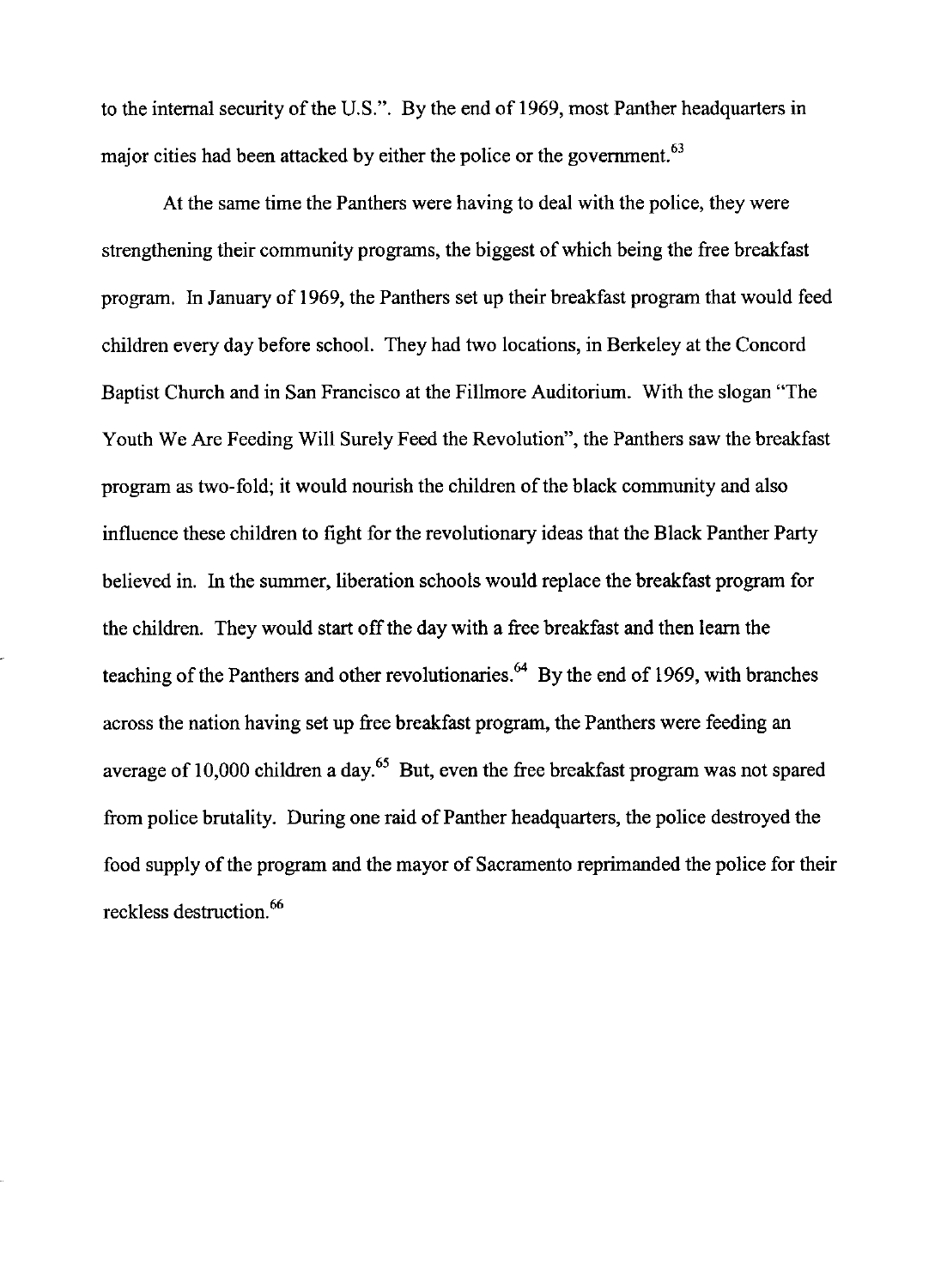

The free breakfast program was a very socialist measure. Socialist and communist ideas of Marx, Lenin, and Mao were represented frequently in the paper of the party *The Black Panther,* which was first published in San Francisco in April 1967. The social and political ideas of the party were very prominent in the paper. The 1969 New Year's message ofHo Chi Minh was featured on the front page of *The Black Panther,* in which he praised the progressives in the United States who supported the Vietnamese people's struggle against American aggression in the name of national salvation. There was also a birthday tribute to Ho Chi Minh in May of that same year. It read, "The Black Panther Party and the revolutionary peoples of racist America wish Ho Chi Minh a very happy birthday and many returns to the day. Having faced the same enemy for four hundred years, we the Black Panther Party want him to know that we stand in complete solidarity with the revolutionary people of Vietnam. We will fight imperialism with proletarian internationalism."<sup>68</sup> Stokely Carmichael noted his attitudes of the conflict in Viet Nam by inferring that it was "white people sending black people to make war on yellow people in order to defend the land they stole from red people."<sup>69</sup>

In addition to taking influence and ideas from foreign lands, the Panthers also influenced people in foreign nations. The Black Panther momentum even spread to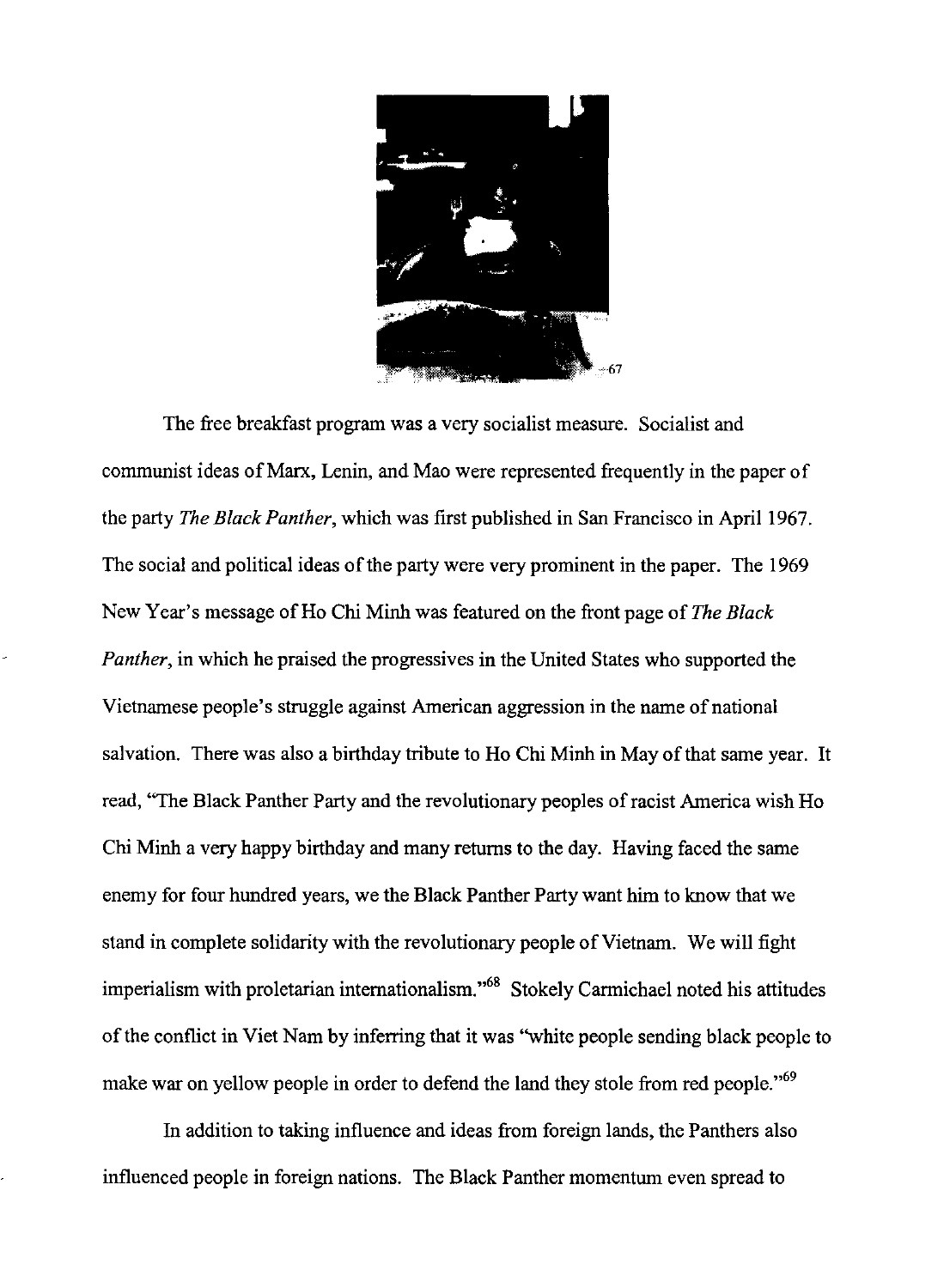Australia. The blacks in Australia were not of African descent, as in America, but were Aboriginal. This group applied some of the principles of "Black Power" and the Black Panthers to their own situation of oppression. From the time of early European settlement in Australia, the Aborigines were either harassed or ignored from the new society that was being formed in their country. In the late nineteenth and early twentieth centuries in South Australia, the govermnent issued orders not to employ Aborigines, as a way to avoid any approach or comparison to slavery; but such laws were generally not obeyed. Govermnental actions such as these were not usually based on the well being of the Aborigines, but on limiting an annovance to settlers.<sup>70</sup>

Some towns in South Australia used the "colour bar", comparable to the Jim Crow laws in America. People of Aboriginal descent were not allowed to patronize cafes, boarding houses, hotels, certain shops or hospitals. No matter how much money they had, there were still these restrictions against how late they could stay out in the town and what schools their children could go to. Some people rationalized this discrimination by saying that natives were "dirty", "smelly", or morally corrupt.<sup>71</sup>

There were additional restrictions on alcohol consumption by Aborigines. It became illegal in 1880 for anyone to "sell, supply, or give spirituous or fermented liquor to any Aboriginal".<sup>72</sup> In the early days of Australia, the most important places for social interactions were hotels, so this excluded Aborigines from the lives of most Australians. The Australian hotel, which housed a pub, has historically been the center of the Australian community and the prime meeting space of early communities.<sup>73</sup> Regarding this practice of Aboriginal prohibition, an Aboriginal man decided to trick the system. "One part-Aboriginal, for instance from Lower Murry,<sup>74</sup> was very indignant about the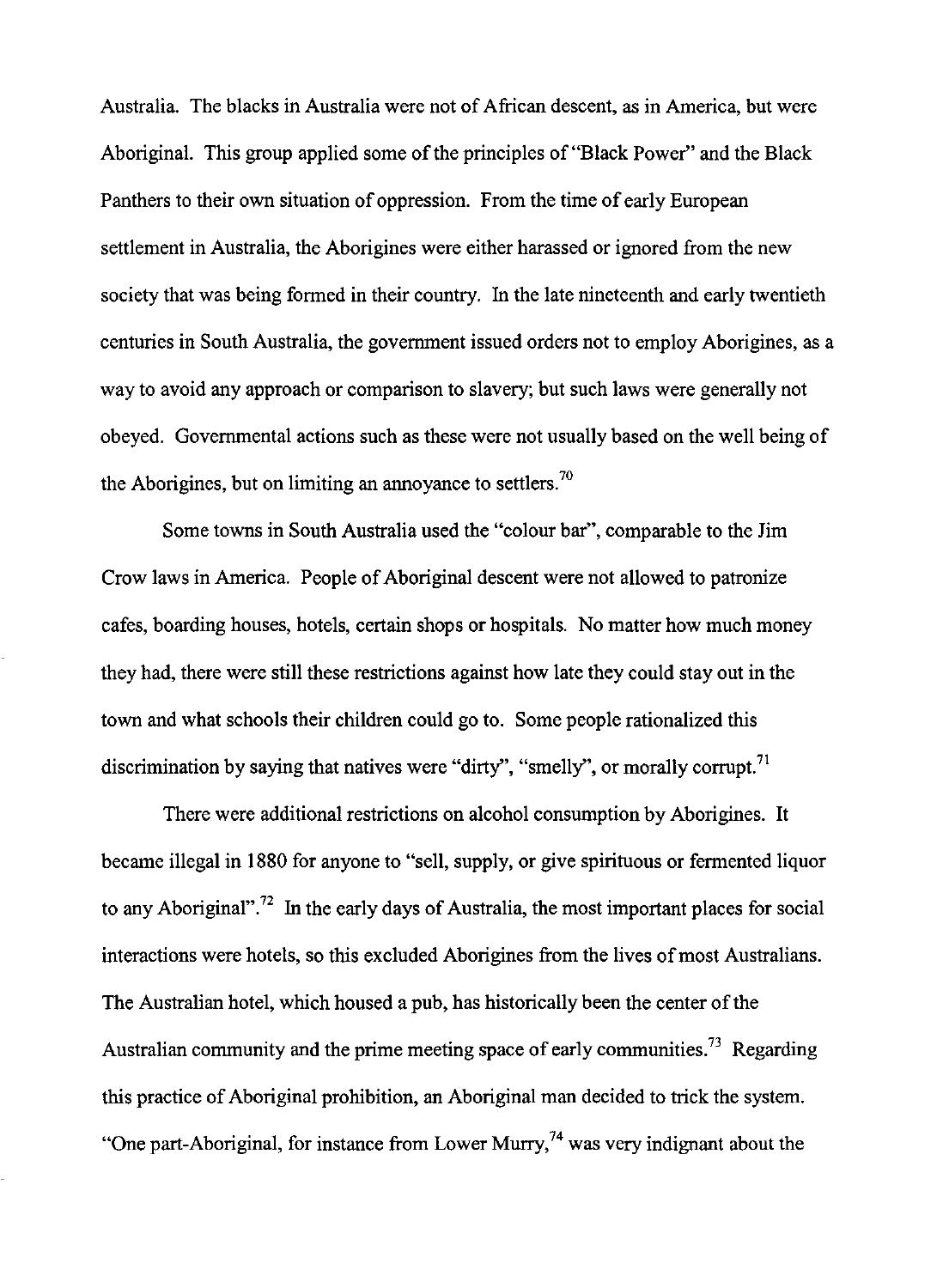whole business. And so one day, while visiting the city, he borrowed some toweling and wrapped it about his head like a turban. Then, in his 'Afghan' disguise, he walked boldly into the bar of a city hotel, seated himself on a stool by the counter, and made the most of his position by slowly consuming several beers. He was quite pleased at the way in which he had 'tricked' the authorities, but at the same time he criticized the restrictions that had led him to do so. It's a funny thing,' he remarked moodily. 'When they thought I was an Afghan, it was all right; and if I'd been a Greek or Italian, that would have been all right too. But just because this country belonged to my people first of all, if they'd known who I was there'd have been a whole pack of trouble."<sup>75</sup> Aborigines were not given the right to drink until they gained citizenship in  $1967$ .<sup>76</sup>

The twentieth century in Australia brought about many policies on Aboriginal culture. In the early twentieth century came the protection policy, which rounded up the remains of indigenous groups and had them concentrated on stations far from their tribal lands; people were also forbidden from using their language or practicing their native culture. Then in the 1930s came the assimilation policy, which tried to ''breed out the colour". During this time, many children of indigenous parents were removed from their families as part of the assimilation policy; these children were known as the "stolen generations." A national inquiry reported that up to one in three children were taken and every family and community was affected. The policy amounted to cultural and spiritual genocide.<sup>77</sup> Not until the 1980s were Indigenous Australians given the power to control their own affairs.

As recently as the 1970s there were theories as to why Aborigines did not advance as much as other Australians did. These theories included ideas such as the "low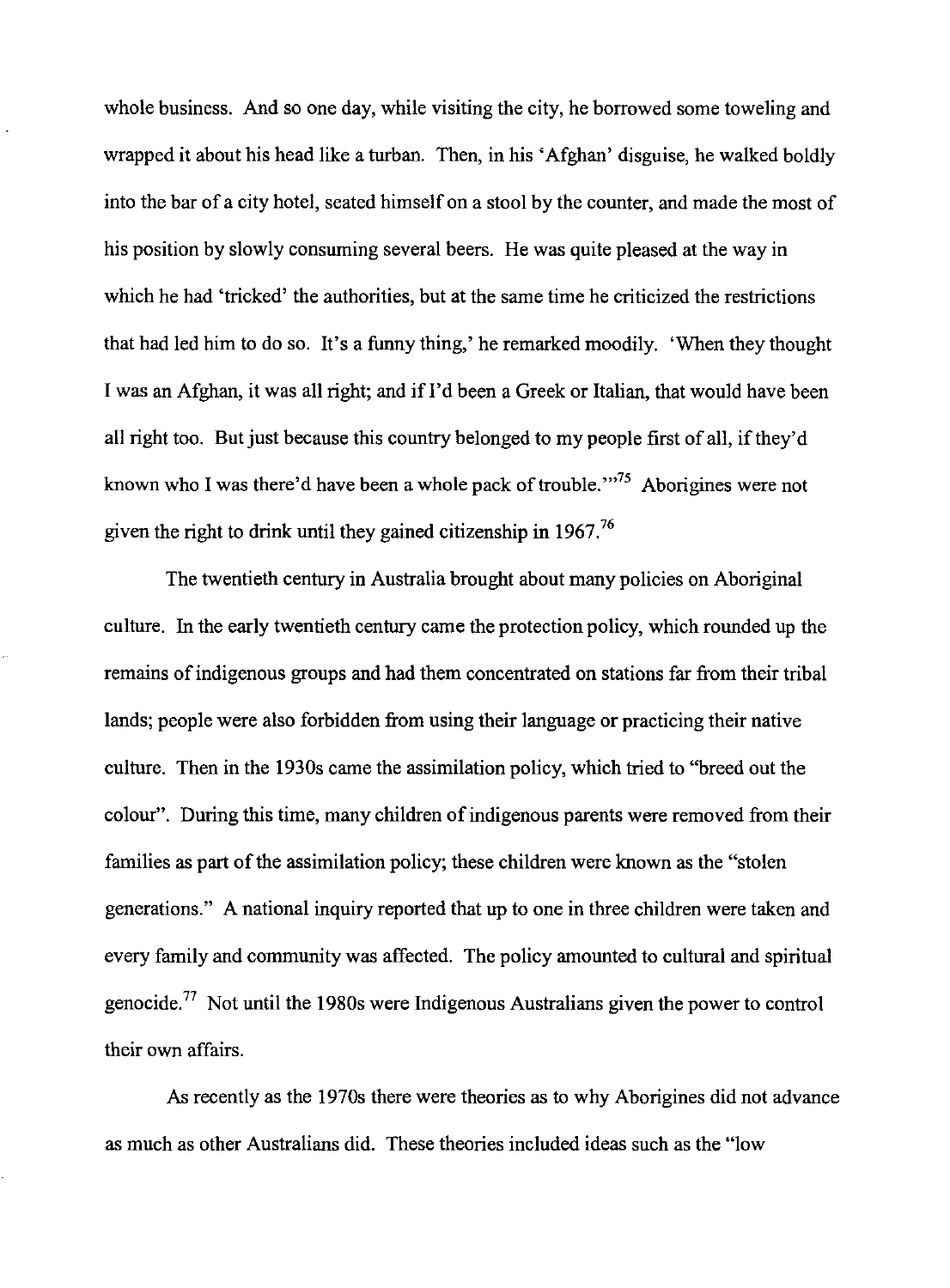intelligence theory" and the "Aborigines are like children theory". Another theory is the "solution in America" theory that suggests that the best thing to do for Aboriginal advancement is to do what the United States did in administering Indian reserves, creating a war on poverty and other post-war liberalism ideas.<sup>78</sup> In the 1960s though, it wasn't the government that looked to the United States as an example, it was the people. And the people that looked were Aborigines; they were looking to the Black Panthers and those in the Black Power movement. Although short lived this Australian black militancy gained worldwide attention.<sup>79</sup>

Around Australia, Aborigines wanted more strength and respect in their communities. In Melbourne, the emergence of the term "Black Power" grew out of the Aborigines Advancement League. The press in Melbourne, much like the press in America, took the phrase to mean violent outbursts of revolution and black dictatorships. In Redfern, a suburb of Sydney, the Black Power movement was inspired by many things, including Malcolm X, Ho Chi Minh, Mao Zedong, and the American Black Panthers.<sup>80</sup> Much like their American counterparts, the Australian Black Panthers "had little patience with legalistic methods".<sup>81</sup> The young leaders of the movement were very aggressive; they tended to reject white leadership and association with white organizations. They spoke militantly and used demands instead of requests and were very proud of their Aboriginal identities. These Australian Panthers, led by men such as Bobbi Sykes, Gary Foley, Bill Craigie, and Michael Anderson made an Australian Black Panther Ten-Point Platform which is almost word for word the Ten-Point Platform of the American Black Panthers.<sup>82</sup> They called for freedom, full employment, protection from a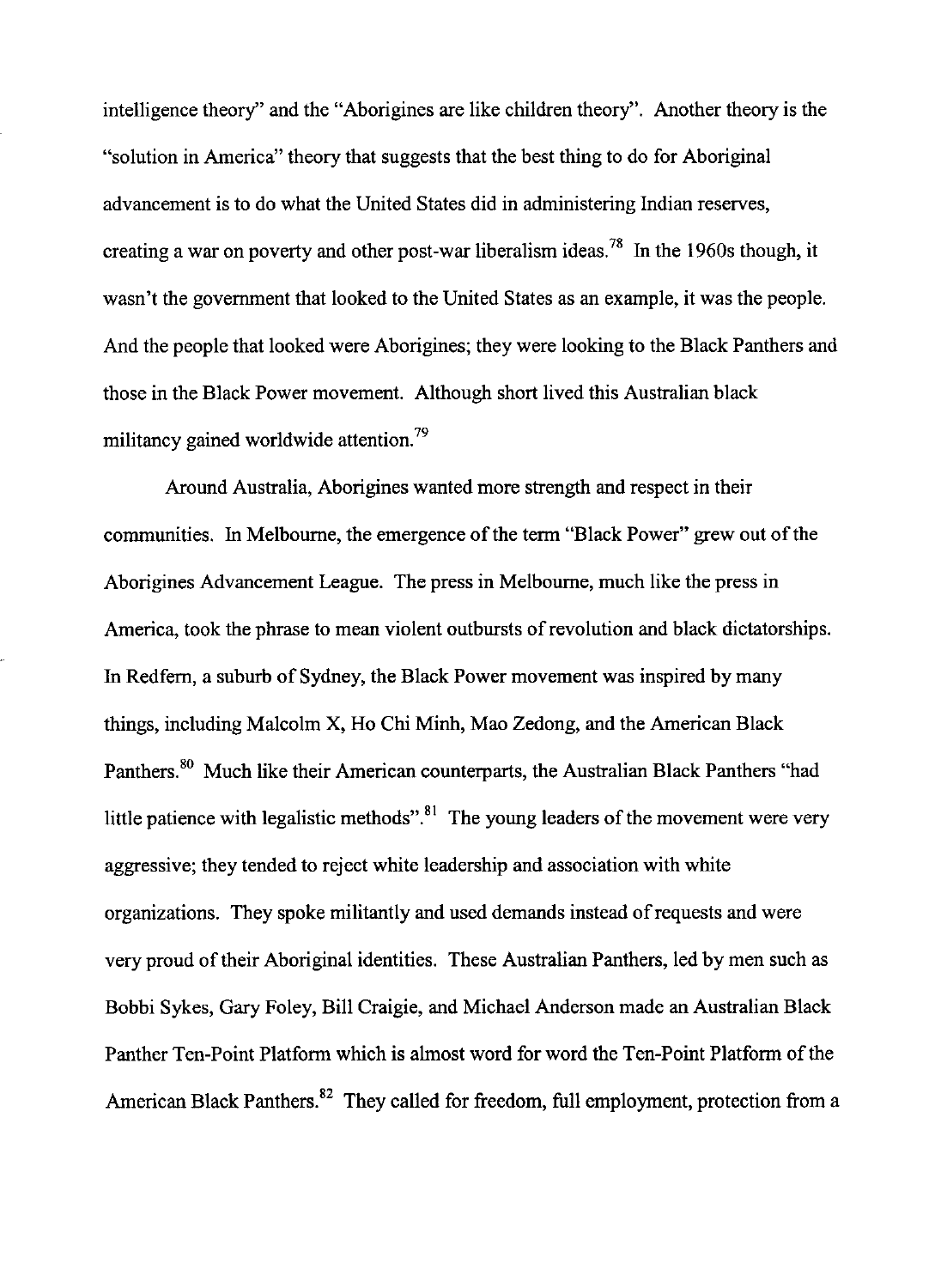racist government, decent housing, education, a fair judicial system, and exemption from military service.



It may have been the early 1970s, but there was still the militant air of the 1960s in Australia where these Black Panthers were. Gary Foley, one of the field marshals of the party was active in Redfern with the Aboriginal Legal Service and Medical Service. He no longer worked for a living because in every job he had in the past, they had treated him as the "token Aboriginal". In December of 1971, he was planning to train a group in urban guerilla tactics and explosives to be ready to fight the system. He said that the reeducation that the Panthers give usually sorts out those who just want to be in the movement because of the violence. The party was very disciplined with films, lectures, books, and discussions required, the new recruits met in Redfern three nights a week for a month to become re-educated on the system and the issues of the Panthers.<sup>84</sup>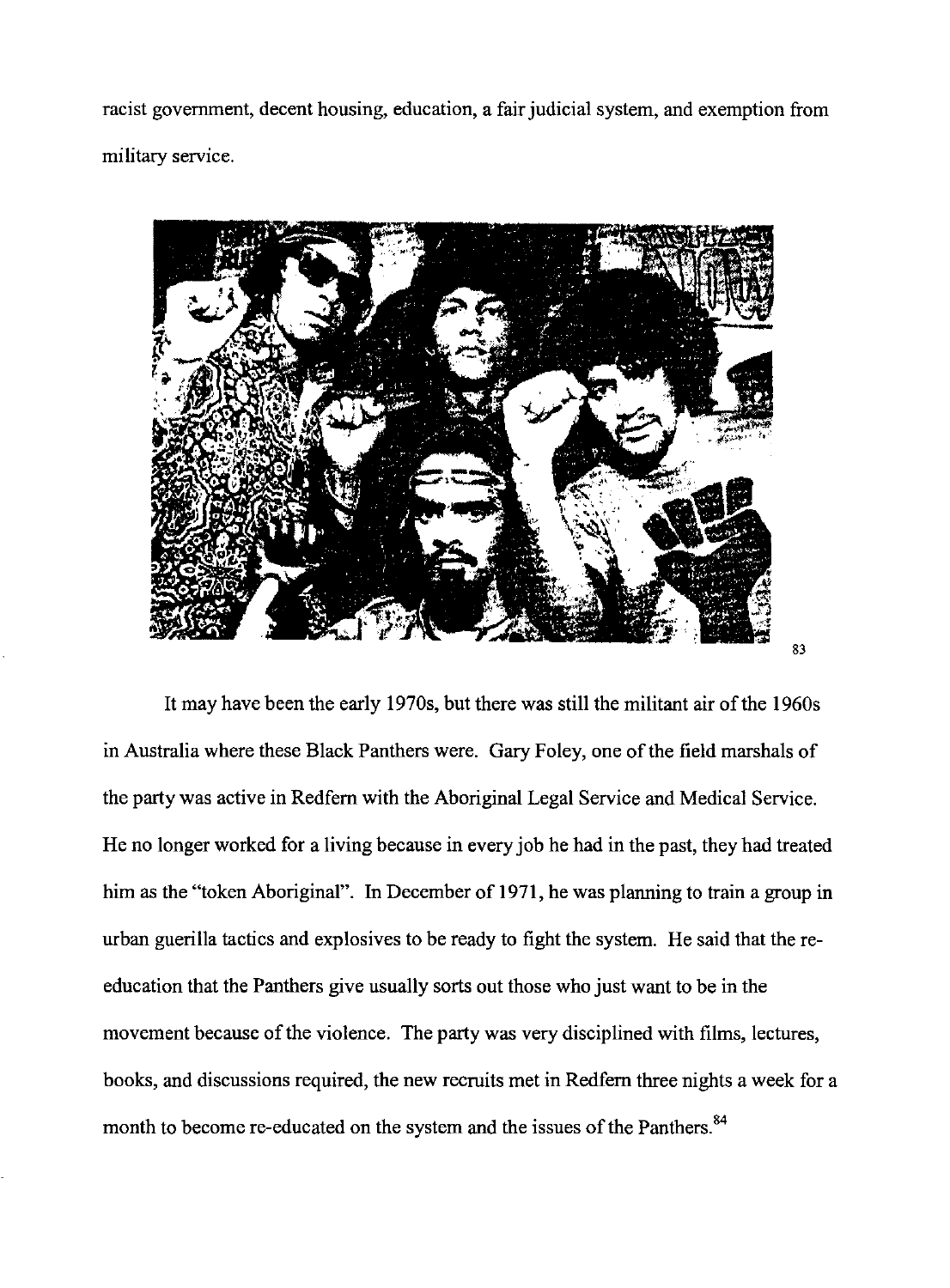These Panthers considered their enemies to be white radicals, the Nazi Party, Aboriginal "Uncle Toms", and white society at large. Although friendly with some communists, they didn't like the communist party because they felt that they were not up to a class struggle yet, they were still fighting to keep their race alive in Australian society. They were also fighting for land rights, they felt that by the government saying that they belonged to the land but that land couldn't belong to them, they were being compared to plants and animals. One of the field marshals said that they were looking to foreign press to give them some publicity because the Aborigine would never receive it from the Australian press. And people needed to know about these problems so that the Australian government would be embarrassed into action, even if they tried to not make it known that the reason for their actions was protests and violence by Aborigines.<sup>85</sup>

Unlike the American Black Panthers, there is no rule against association with whites; however, whites cannot join the organization because, according to Foley, no white person can ever understand what experiences the black man has in white society. Dennis Walker, son of poet Kath Walker, was a guiding force of the movement, making attempts to spread the Panthers to Brisbane and Melbourne. Walker refused to work with or for anyone but blacks. He does not believe in oppressive violence, but rather the defense of the people for which the Panthers are so well known. In contrast to America, Australians are not allowed to carry guns, but the police are, so there is a great disadvantage to Aborigines when it comes to defending themselves against the "pigs" that claim to be officers of the law. 86

The term Black Power is very controversial in Australia as well; it means different things to different people and cannot always be understood as a freestanding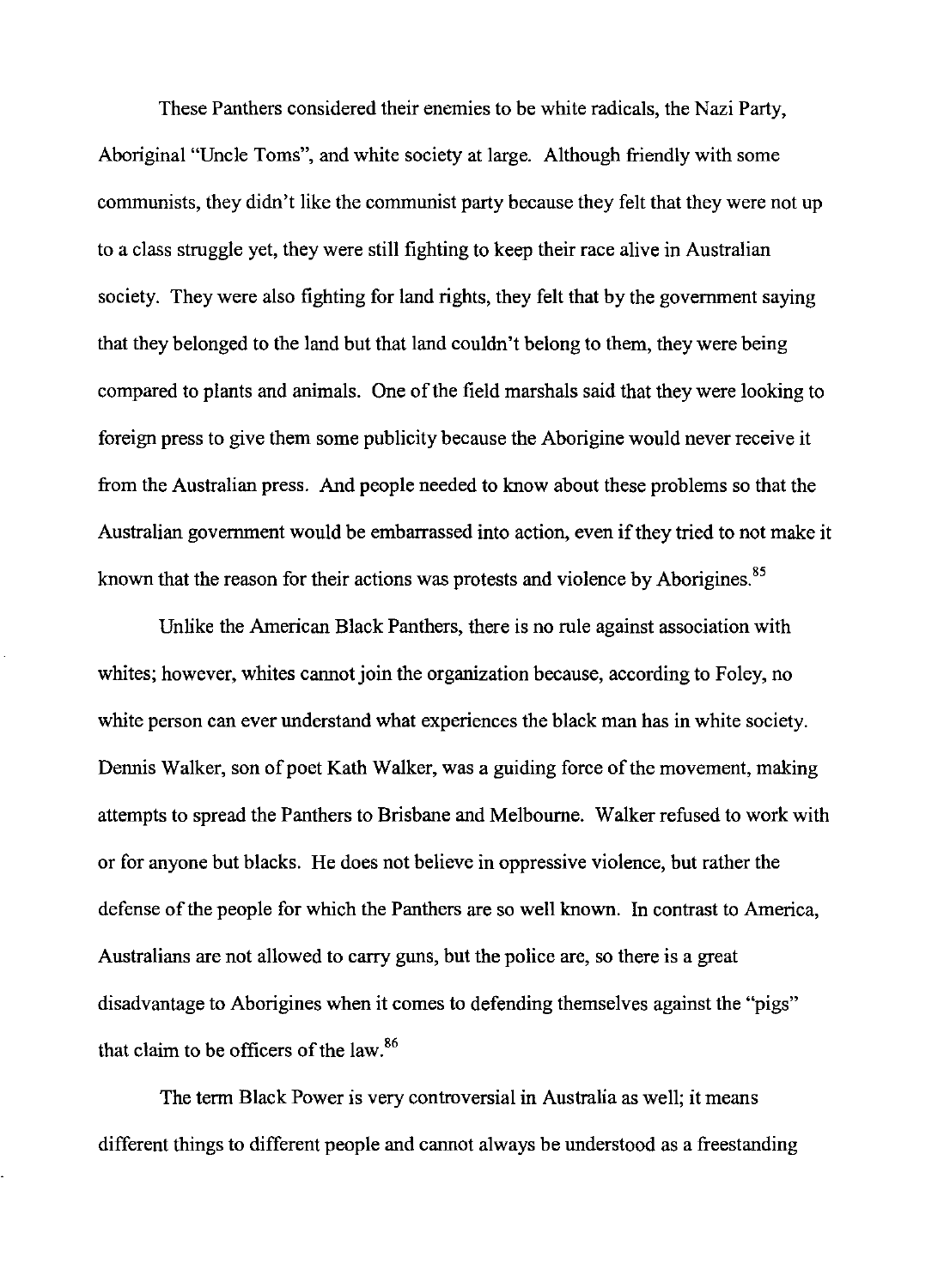tenn. In an interview in 1972, a reporter asked Bobbi Sykes what black power means to him and how he uses the term. Sykes answered that he did not like to use the term, partially because it is misused so often that people do not know what he means when he uses the tenn. He said he prefers to use phrases like "black action" to represent black people in motion. Because of all the repression of the past there needs to be more active blacks corning to make change in society. Sykes believes that, "in the past the spokesmen have been what we refer to as good niggers sponsored by whites $^{87}$ 

The Victorian Aborigines Advancement League made a statement on Black Power that says, "Black power is not one single style of action. It does not necessarily mean violence or black supremacy. Those expressions have gained publicity because of their dramatic nature."<sup>88</sup> As Walker stated in an interview, "Going out and killing people haphazardly would make us just a terrorist group. We must be strategic."<sup>89</sup> Black people must work together as a group to achieve power, there can be different expressions of black power, and not all have to be violent.

The Aborigines Advancement League is able to provide a forum for all the ways that Aborigines can express Black Power. It was created for the benefit of Aborigines and the non-Aborigines were supposed to step back when decisions about Black Power are being made. But with a board made exclusively of non-Aboriginals, it does not appear to be advancing the idea of Black Power. One way that Paul Coe says people can take a stand in their lives is by opposing white violence, which can be seen as the denial of rights of Aborigines, such as the right to own land, and malnutrition of children and being left in a cultural void, these things are legalized white violence. White Australians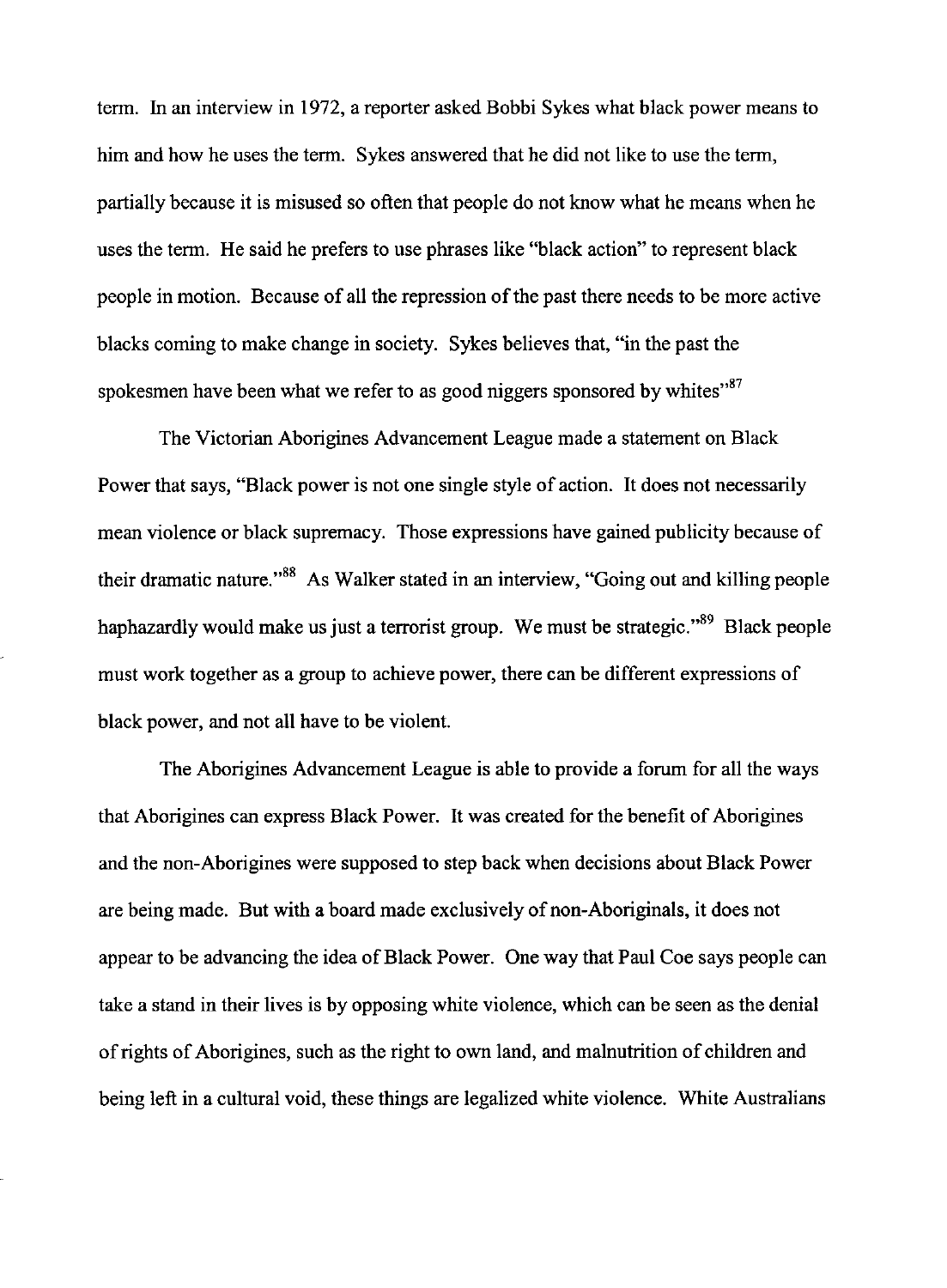need to respect black Australians, and if violence is the only thing that the white Australians will understand then that is what the black Australians will have to use.<sup>90</sup>

The American Black Panther Party inspired minorities on the other side of the world to stand up for their rights. After the major leaders of the Black Panther Party could no longer run the party, either because of exile or imprisonment, it began to dwindle. Similarly, once Malcolm X was assassinated on February 21, 1965 and Elijah Muhammad died in 1975, the Nation of Islam split into two groups, one heading toward mainstream Islam under the direction of one of Muhammad's sons and the other keeping the name, being led by Louis Farrakhan.<sup>91</sup> The assassination of Martin Luther King and the coming of the militant movements shortened the nonviolent portion of the Civil Rights movement. These movements were built on many issues, so their ends cannot be attributed to one thing, but the combination of internal problems and external struggles led to the end of an era, but not the end of a struggle. Since the founding of the nation, the black man has "heard the noble word, while the whip shredded the skins of their backs."92

All the militant movements of the 1960s era, no matter what their tactics, were fighting for freedom from oppression. From the Civil Rights movement to the "Black Power" movement and the militancy of the Nation of Islam and the Black Panthers, there was a change in the structure of American society and even though things have changed drastically, there is still more to be done. As Gordon Parks said, "The give-me-libertyor-give-me-death cry from a black man in this country has so far meant death. Medgar Evers, Martin Luther King and Malcolm X are substantial proof of this.<sup> $,93$ </sup>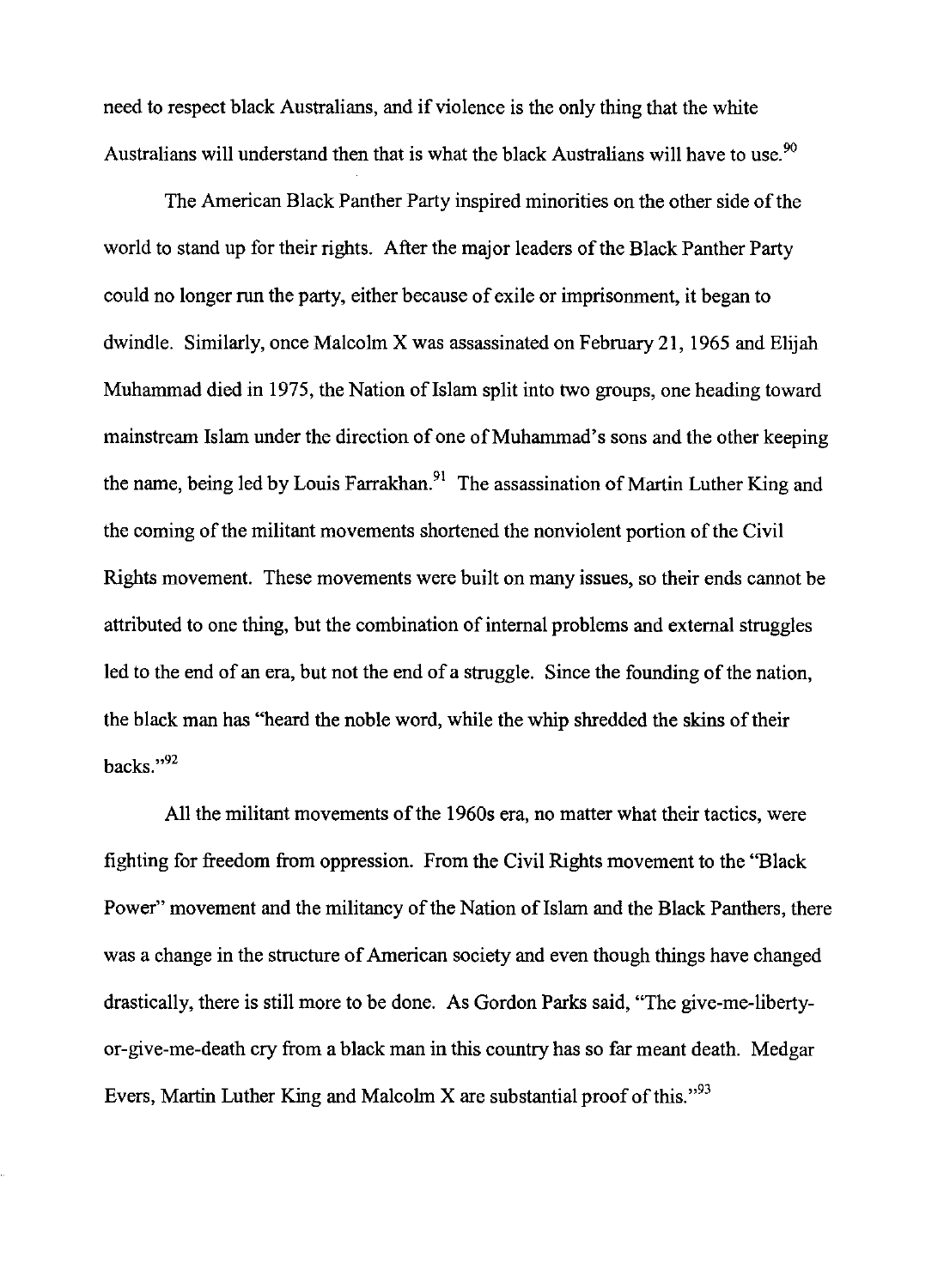<sup>1</sup> Pantell, Dora and Edwin Greenidge. If Not Now, When?: The Many Meanings of Black Power. (New York: Delacorte Press, 1969), 3.

 $2$  Boggs, James. Racism and the Class Struggle: Further Pages from a Black Worker's Notebook. (New York: Monthly Review Press, 1970), 16,28,35.

<sup>3</sup> Barriers, 1920s-1950s: From its earliest days, Birmingham was a city of two worlds: Black and White. People lived and worked side by side, but separation of the races and double standards were facts of life. Here and throughout the South, unequal opportunity was a barrier to the hopes and deams of nearly half the population. (Caption reads: A nation divided: The Barriers Gallery has 14 exhibitions, including these separate water fountains for 'white' and 'colored,' which vividly convey segregation from 1920 to 1954.) "10 great Places to Glimpse into Black History." USA Today 6 Feb. 2004: 3D.

 $4$  Boggs, 54.

<sup>5</sup> Kasher, Steven. The Civil Rights Movement: A Photographic History, 1954-68. (New York: Abbeville Press, 1996), 12.

<sup>6</sup> Nash was the wife of James Bevel, one of the leaders of the SCLC. Burns, Stewart. Social Movements of the 1960s: Searching for Democracy. (New York: Twayne Publishers, 1990), 28.

Kasher, 17, 198.

<sup>8</sup> Tyson, Timothy B. "Robert F. Williams, 'Black Power,' and the Roots of the African American Freedom Struggle." Journal of American History. (September 1998: 540-570), 547.

 $<sup>9</sup>$  Boggs, 12.</sup>

10 Kasher, 216.

II Lester, Julius. Look Out Whitey! Black Power's Gon' Get Your Mama! (New York: The Dial Press, 1968),23.

<sup>12</sup> Peeks. Edward. The Long Struggle for Black Power. (New York: Charles Scribner's Sons, 1971), 362-63,23.

<sup>13</sup> Chafe, William H. The Unfinished Journey: America Since World War II,  $5<sup>th</sup>$  ed. (New York: Osford University Press, 2003), 18.

<sup>14</sup> Medgar Evers was a nonviolent NAACP field secretary that organized investigations of violent crimes against blacks. He was assassinated in 1963.

<sup>15</sup> James Meredith was the first black graduate of the University of Mississippi. In June of 1966 Meredith was going to march from Memphis, Tennessee to Jackson, Mississippi to encourage blacks to register to vote. He called it the "march against fear", but on his march Meredith was shot and wounded. Leaders of SCLC, CORE and SNCC decided the next day that they were going to finish Meredith's march. Peeks, 362-64, 376.

<sup>16</sup> Posey, Melvin H. "Toward A More Meaningful Revolution: Ideology in Transition." Black Power and Student Rebellion. James McEvoy and Abraham Miller, Eds. (Califorma: Wadsworth Publishing Company, Inc., 1969), 255.

<sup>17</sup> Carmichael, Stokely and Ekewueme Michael Thelwell. Ready for Revolution: The Life and Struggles of Stokely Carmichael (Kwame Ture). (New York: Scribner, 2003), 9.

<sup>18</sup> Carmichael, Stokely and Charles V. Hamilton. Black Power: The Politics of Liberation in America. (New York: Random House, 1967), 46.

<sup>19</sup> McKissick was a lawyer and became the leader of CORE (Congress of Racial Equality) in 1966, at which point it became a more militant organization. Kasher, 198,

<sup>20</sup> Carmichael, Stokley and Charles V. Hamilotn, Black Power: The Politics of Liberation in America. (New York: Random House, 1967), 237,244.

 $21$  Small, 59-60.

 $22$  Tommie Smith and John Carlos at the 200 meter medal ceremony at the Mexico City Olympics in 1968. "Radio National" Australian Broadcasting Corporation Online

(http://www.abc.net.au/rn/talks/8.30/relrpt/stories/s189334.htm)

<sup>23</sup> Hubert Geroid "Rap" Brown. The term "honky" was a corruption of the "hunky", popularized by Carmichael to refer to whites. Peeks, 379.

 $24$  Pantell, 140.

 $^{25}$  Kasher, 194-95.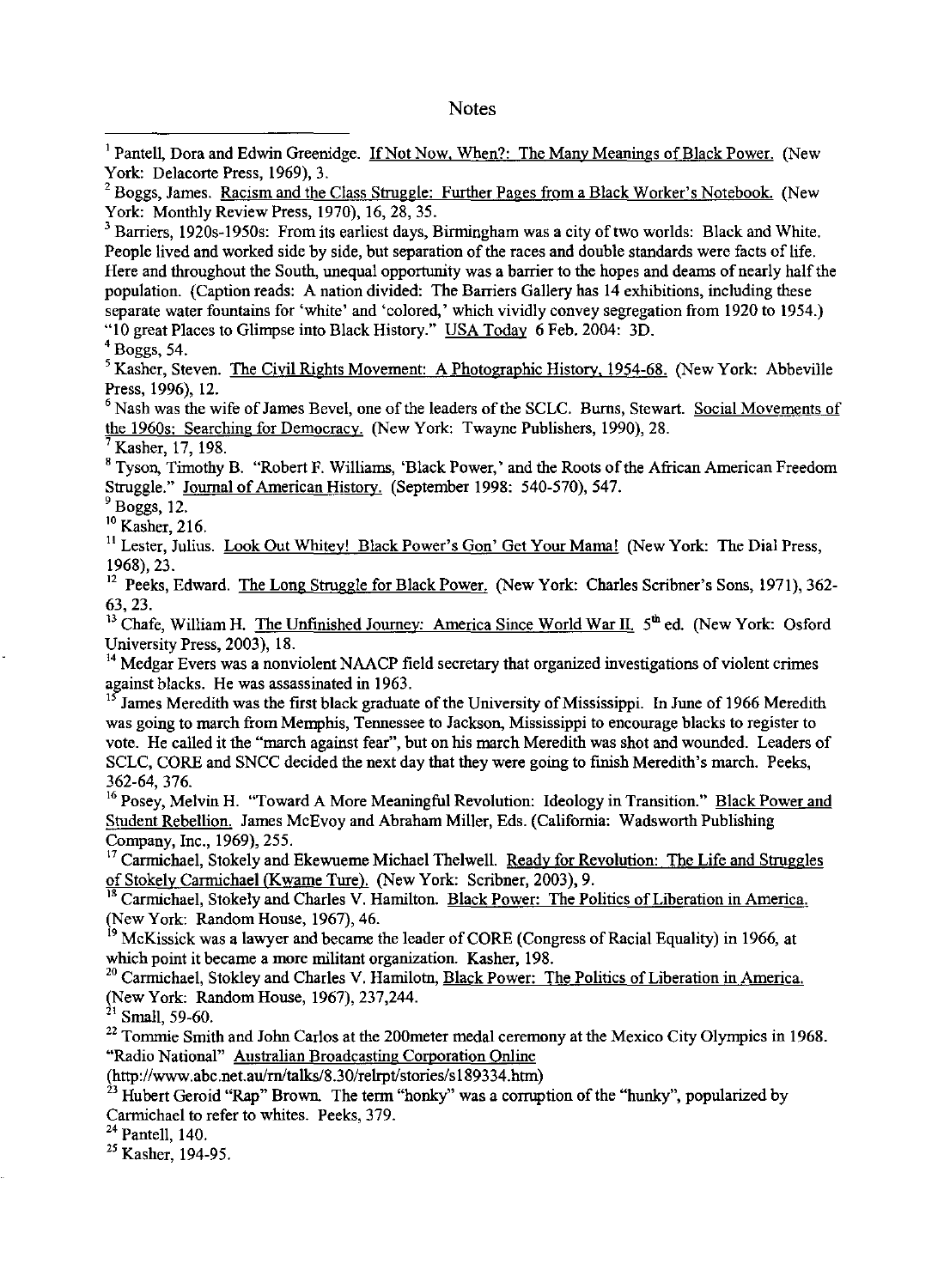<sup>26</sup> Burns, Stewart. Social Movements of the 1960s: Searching for Democracy. (New York: Twayne Publishers, 1990), 40.

<sup>27</sup> Carmichael and Hamilton, 98-99.

 $28$  Lester, 29. and Peeks, 378.

<sup>29</sup> He also later told confidants that he was Allah in human form. Van deburg, William L., ed. Modern Black Nationalism: From Marcus Garvey to Louis Ffarrakhan. (New York: New York University Press, 1997), 1l0.

30 Ibid., 97, 104.

31 Boggs, 27.

<sup>32</sup> Parks, Gordon. Born Black. (Philadelphia: J.B. Lippincott Company, 1971), 25.

33 Kasher, 194.

34 Bums, 34-35.

<sup>35</sup> This quote was also the inspiration for the title of this thesis. Boyd, Herb. <u>Autobiography of A People:</u> Three Centuries of African American Historv Told by Those Who Lived It. (New York: Doubleday, 2000),403,405.

<sup>36</sup> Samuels, Gertrude. "Two Ways: Black Muslim and N.A.A.C.P." <u>Black Protest in the Sixties: Articles</u> from the New York Times. Meier, August, John Bracey, Jr. and Elliot Rudwick, Eds. (New York: Markus Wiener Publishing, Inc., 1991),40.

 $37$  Burns, 34.

38 Boyd, 403.

39 Kasher, 195.

<sup>40</sup> Draper, Theodore. "The Black Panthers." Beyond the New Left. Ed. Irving Howe. (New York: The McCall Publishing Company, 1970), 222.

41 Kasher, 195.

42 Draper, 224.

43 Ibid., 229.

44 Tyson, 565.

45 Parks, 156-57.

46 The Black Panther Party. The Dr. Huey P. Newton Foundation. (http://www.blackpanther.org), and Stern, Sol. "The Call of the Black Panthers." Meier, 242.

<sup>47</sup> The Black Panther Party.

 $48 \frac{\text{m}}{\text{Burns}, 49.}$ 

<sup>49</sup> "The Black Panther Party." Marxist Internet Archive. 11 April 2004.

(http://www2.cddc.vt.edu/Marxist/history/usa/workers/black-panthers/index.htm).

<sup>50</sup> Pantell, 157.

<sup>51</sup> Hoffman, Abbie. Steal This Book. (New York: Grove Press, Inc. Pirate Editions, 1971), 169.

 $52$  Lester, 139.

53 Parks, 157-58.

<sup>54</sup> The Black Panther Party.

<sup>55</sup> Pantell, 156-57.

 $56$  Heath, 5, 24.

57 Burns, 50.

<sup>58</sup> Blaxploitation films were usually low-budget action films with an all- or mostly-black cast that was aimed at a black audience. Examples included *Blacula, Cleopatra Jones and the Casino of Gold,* and *Foxy Brown.* 

59 Shaft. Dir. Gordon Parks. (Metro-Goldwyn-Mayer,1971).

<sup>60</sup> Wilkins, Roy and Ramsey Clark (Chairmen). Search and Destroy: A Report by the Commission of Inquiry into the Black Panthers and the Police. (New York: Metropolitan Applied Research Center, Inc., 1973), x.

61 Parks, 143.

<sup>62</sup> From J. Edgar Hoover's "Memorandum to Special Agent in Charge, Albany, New York" in 1967. Van Deburg, 134-35.

<sup>63</sup> The Black Panther Party.

64 Heath, 121, 126.

**65 Marxist Internet Archive.**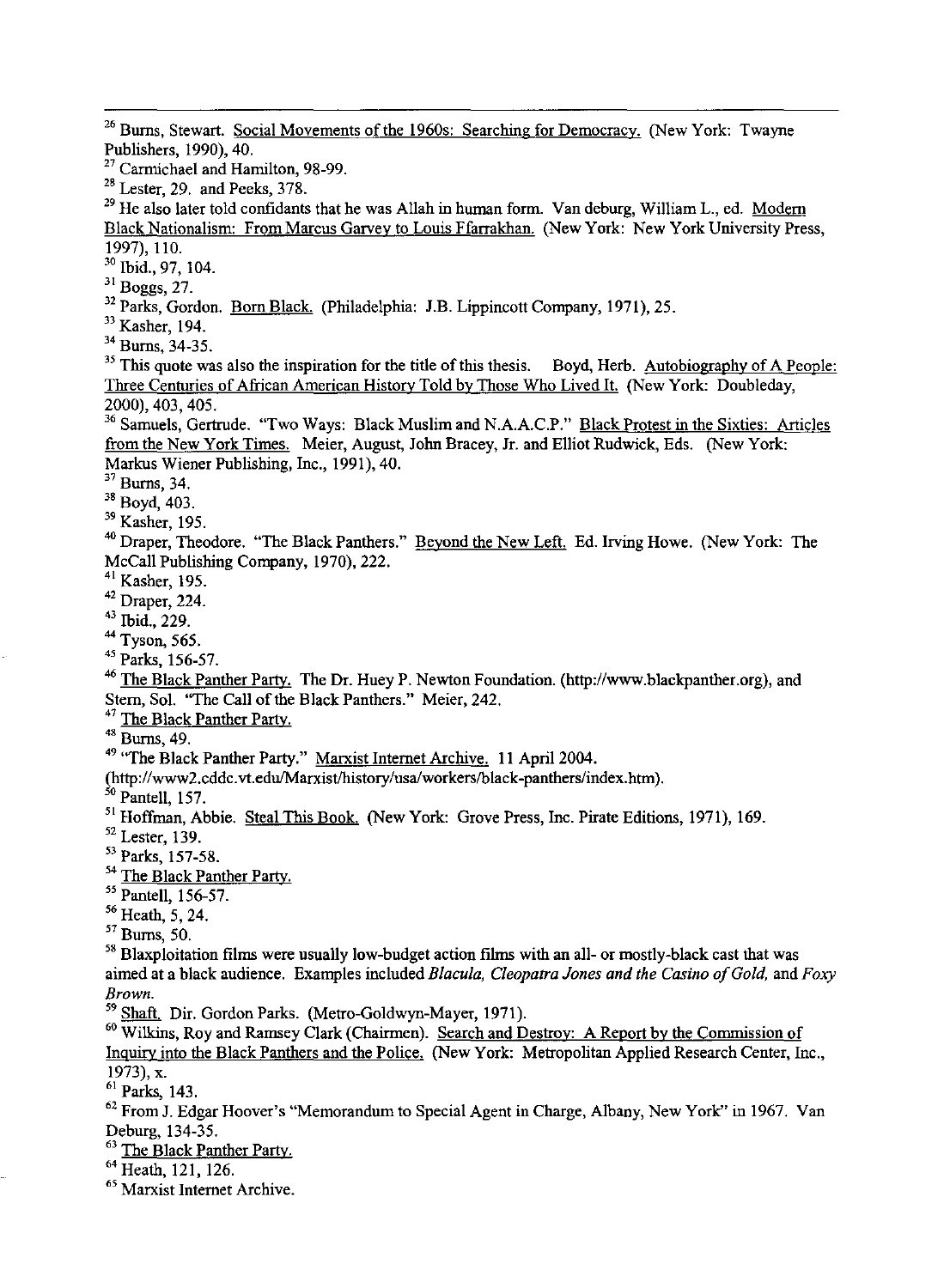66 Parks, 159.

<sup>67</sup> The Black Panther Party Free Breakfast for Children Program. Seale, Bobby. From the Sixties to the Future. (http://www.bobbyseale.com)

**68 Heath, vii, x, 70-71.** 

<sup>69</sup> Small, Melvin. Antiwarriors: The Vietnam War and the Battle for America's Hearts and Minds. (Delaware: Scholarly Resources, Inc., 2002), 60.

 $\lambda^0$  Berndt, Ronald and Catherine Berndt. From Black to White in South Australia. (Chicago: The University of Chicago Press, 1952), 61.

71 Berndt, 98-99.

 $72$  Schapper, Henry P. Aboriginal Advancement to Integration: Conditions and Plans for Western Australia. (Canberra, Australia: Australian National University Press, 1970), 13.

<sup>2</sup> Freeland, J.M. <u>The Australian Pub.</u> (New York: Cambridge University Press, 1966).

74 Lower Murry is an area around the Murry River in the state of South Australia.

75 Berndt, 245.

76 Stubbs, Brett and Maurie Ryan. "Lecture." Australian History. Ball State University Australia Centre, Lennox Head, Australia. 10 April 2003.

77 Murrie, Lindzi. "Lecture." Australian Life and Culture. Ball State University Australia Centre, Lennox Head, Australia. 24 February 2003.

 $78$  Schapper, 62-70.

<sup>79</sup> Attwood, Bain, and Andrew Markus. The Struggle for Aboriginal Rights: A Documentary History. (New South Wales, Australia: Allen & Unwin, 1999), 21.

<sup>80</sup> Foley, Gary. "Whiteness and Blackness in the Koori Struggle for Self-Determination." <u>Gary Foley's</u> Koori History Website. (19 June 1999. Kooriweb. http://www.kooriweb.orglfoley/essays/essay\_9.html). <sup>81</sup> Attwood, 21.

 $82$  Ibid., 21, 174, 252-54.

<sup>83</sup> Ibid., 168H. Caption for the photograph read: "The Black Power salute from Black Panther field marshals Gary Foley (foreground), Billy Craigie (right), an anonymous field marshall (left) and Dennis Walker (centre)." Courtesy Australian.

84 Ibid., 254-56.

85 Ibid., 254-56.

86 Ibid., 252-56.

87 Ibid., 261-62.

88 Ibid., 243-44.

89 Ibid., 254-56.

90 Ibid., 154-56, 263-64.

<sup>91</sup> Collier, Peter, and David Horowitz, eds. The Race Card: White Guilt, Black Resentment, and the Assault on Truth and Justice. (California: Prima Publishing, 1997), 112.

**92 Lester, xii.** 

93 Parks, 173.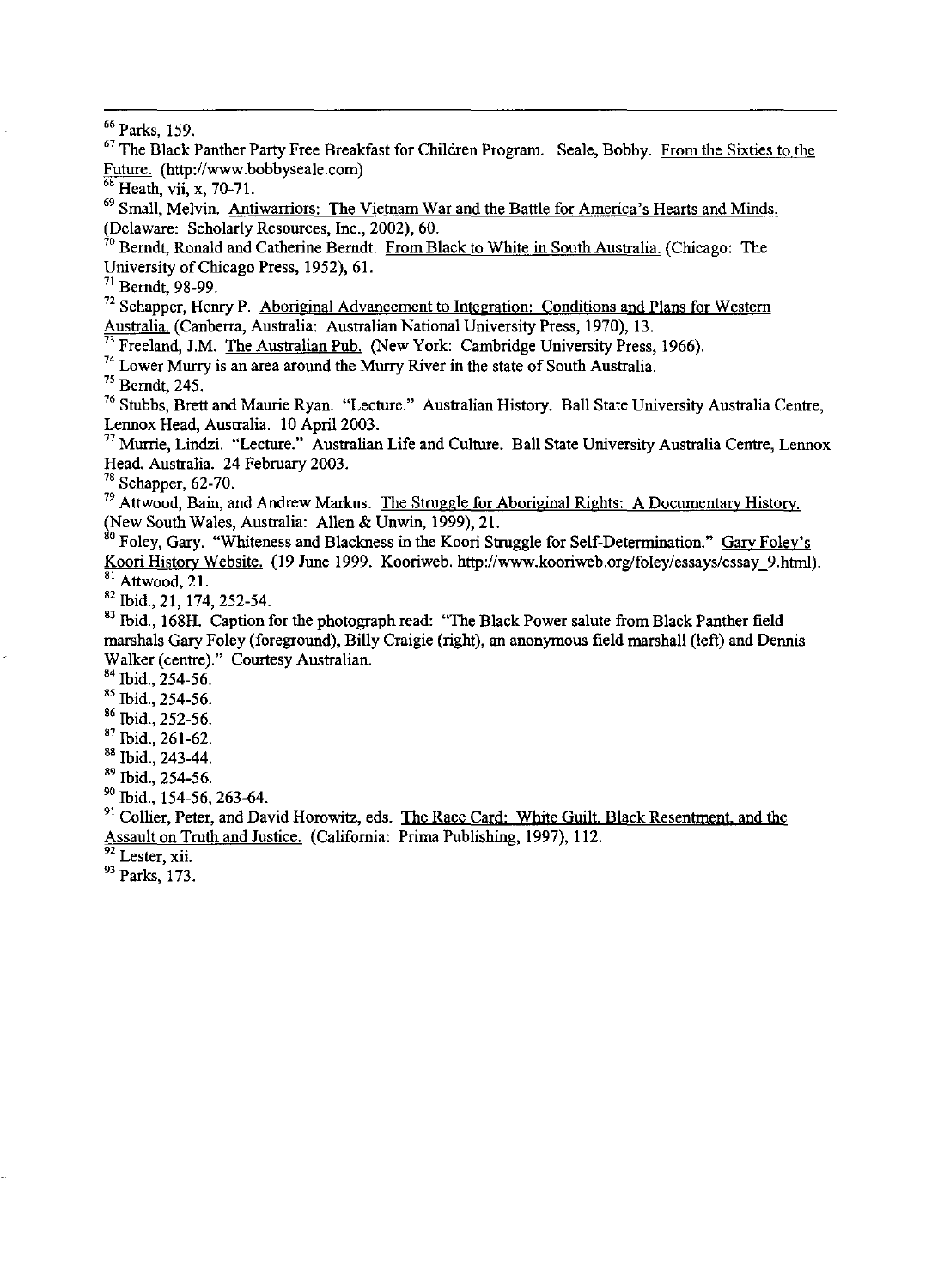## Bibliography

- Attwood, Bain, and Andrew Markus. The Struggle for Aboriginal Rights: A Documentary History. New South Wales, Australia: Allen & Unwin, 1999.
- Berndt, Ronald and Catherine Berndt. From Black to White in South Australia. Chicago: The University of Chicago Press, 1952.
- The Black Panther Party. The Dr. Huey P. Newton Foundation. II April 2004 <http://www.blackpanther.org>
- "The Black Panther Party." Marxist Internet Archive. II April 2004 <http://www2.cddc.vt.edu/marxists/history/usa/workers/blackpanthers/index.htm>
- Boggs, James. Racism and the Class Struggle: Further Pages from a Black Worker's Notebook. New York: Monthly Review Press, 1970.
- Boyd, Herb. Autobiography of A People: Three Centuries of African American History Told by Those Who Lived It. New York: Doubleday, 2000.
- Burns, Stewart. Social Movements of the 1960s: Searching for Democracy. New York: Twayne Publishers, 1990.
- Carmichael, Stokely. Stokely Speaks: Black Power Back to Pan-Africanism. New York: Random House, 1971.
- Carmichael, Stokely and Charles V. Hamilton. Black Power: The Politics of Liberation in America. New York: Random House, 1967.
- Carmichael, Stokely and Ekwueme Michael Thelwell. Ready for Revolution: The Life and Struggles of Stokely Carmichael (Kwame Ture). New York: Scribner, 2003.
- Chafe, William H. The Unfinished Journey: America Since World War II. 5<sup>th</sup> ed. New York: Oxford University Press, 2003.
- Collier, Peter, and David Horowitz, eds. The Race Card: White Guilt, Black Resentment, and the Assault on Truth and Justice. California: Prima Publiching, 1997.
- Cowlishaw, Gillian. Black, White or Brindle: Race in Rural Australia. New York: Cambridge University Press, 1988.
- Draper, Theodore. "The Black Panthers." Beyond the New Left. Ed. Irving Howe. New York: The McCall Publishing Company, 1970. 221-238.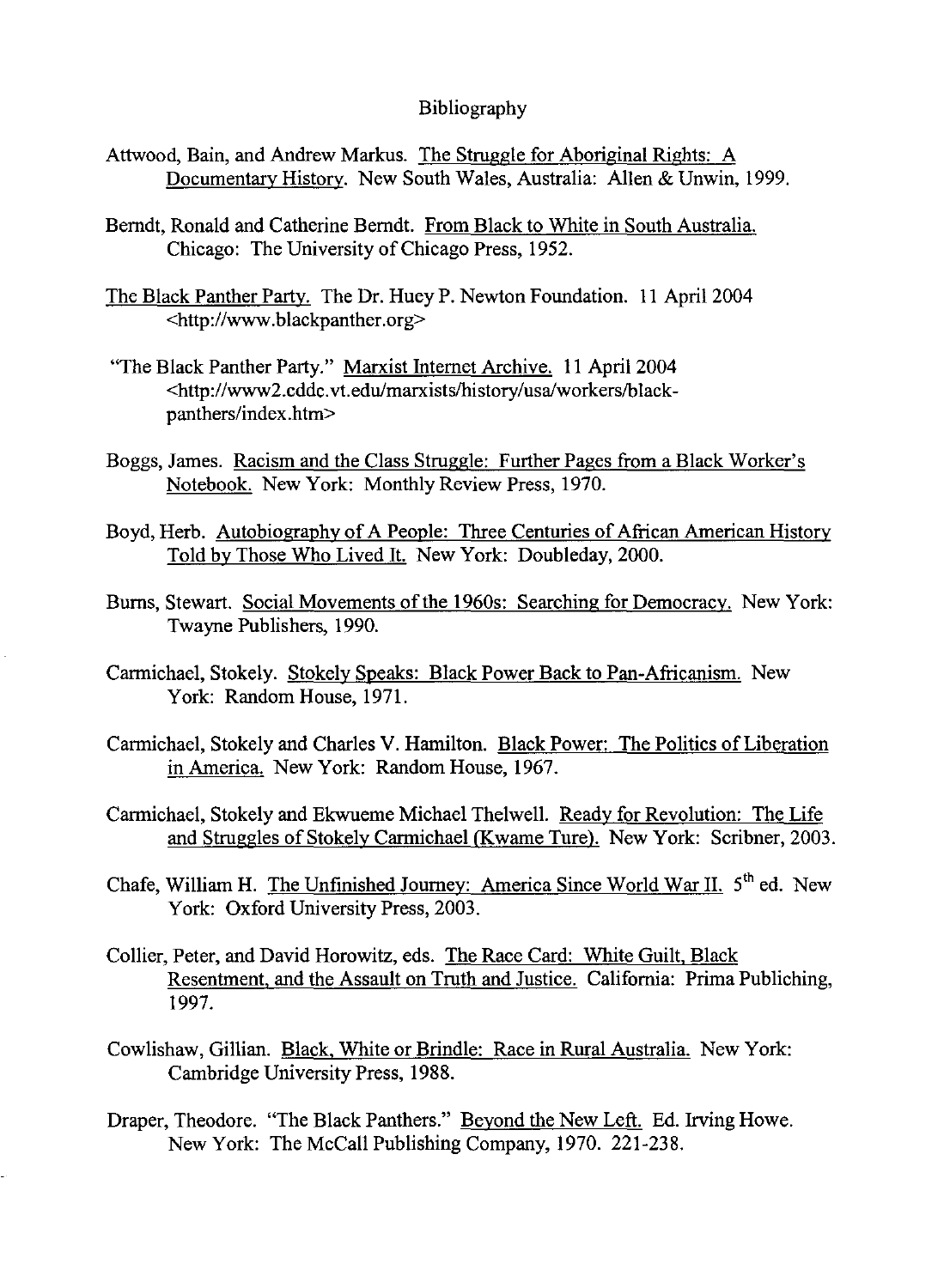- Foley, Gary. "Whiteness and Blackness in the Koori Struggle for Self-Determination." Gary Foley's koori History Website. 19 June 1999. Kooriweb. 11 April 2004 <http://www.kooriweb.orglfoley/essays/essay\_9.htrnl>
- Freeland, J.M. The Australian Pub. New York: Cambridge University Press, 1966.
- Genovese, Eugene D. "Black Studies: Trouble Ahead." Beyond the New Left. Ed. Irving Howe. New York: The McCall Publishing Company, 1970. 204-213.
- Hamilton, Charles V. "An Advocate of Black Power Defines It." Meier 154-168.
- Hasluck, Paul. Black Australians: A Survey of Native Policy in Western Australia, 1829-1897.
- Heath, G. Louis, ed. The Black Panther Leaders Speak: Huey P. Newton, Bobby Seale, Eldridge Cleaver and Company Speak Out Through the Black Panther Party's Official Newspaper. New Jersey: The Scarecrow Press, Inc., 1976.
- Hoffinan, Abbie. Steal This Book. New York: Grove Press, Inc. Pirate Editions, 1971.
- Kasher, Steven. The Civil Rights Movement: A Photographic History, 1954-68. New York: Abbeville Press, 1996.
- Lester, Julius. Look Out Whitey! Black Power's Gon' Get Your Mama! New York: The Dial Press, 1968.
- Major, Reginald. A Panther is a Black Cat: A study in depth of the Black Panther Party  $-$  its origins, its goals, its struggle for survival. New York: William Morrow  $\&$ Company, Inc., 1971.
- McBride, Isabel. Aboriginal Prehistory in New England: An Archaeological Survey of Northeastern New South Wales. Sydney, Australia: Sydney University Press, 1974.
- McEvoy, James and Abraham Miller, eds. Black Power and Student Rebellion. California: Wadsworth Publishing Company, Inc., 1969.
- Meier, August, John Bracey, Jr., and Elliot Rudwick, eds. Black Protest in the Sixties: Articles from the New York Times. New York: Markus Wiener Publishing, Inc., 1991.
- Murrie, Linzi. "Lecture." Ball State University Australia Centre. Lennox Head, Australia, 2003.
- Parks, Gordon. Born Black. Philadelphia: J.B. Lippincott Company, 1971.